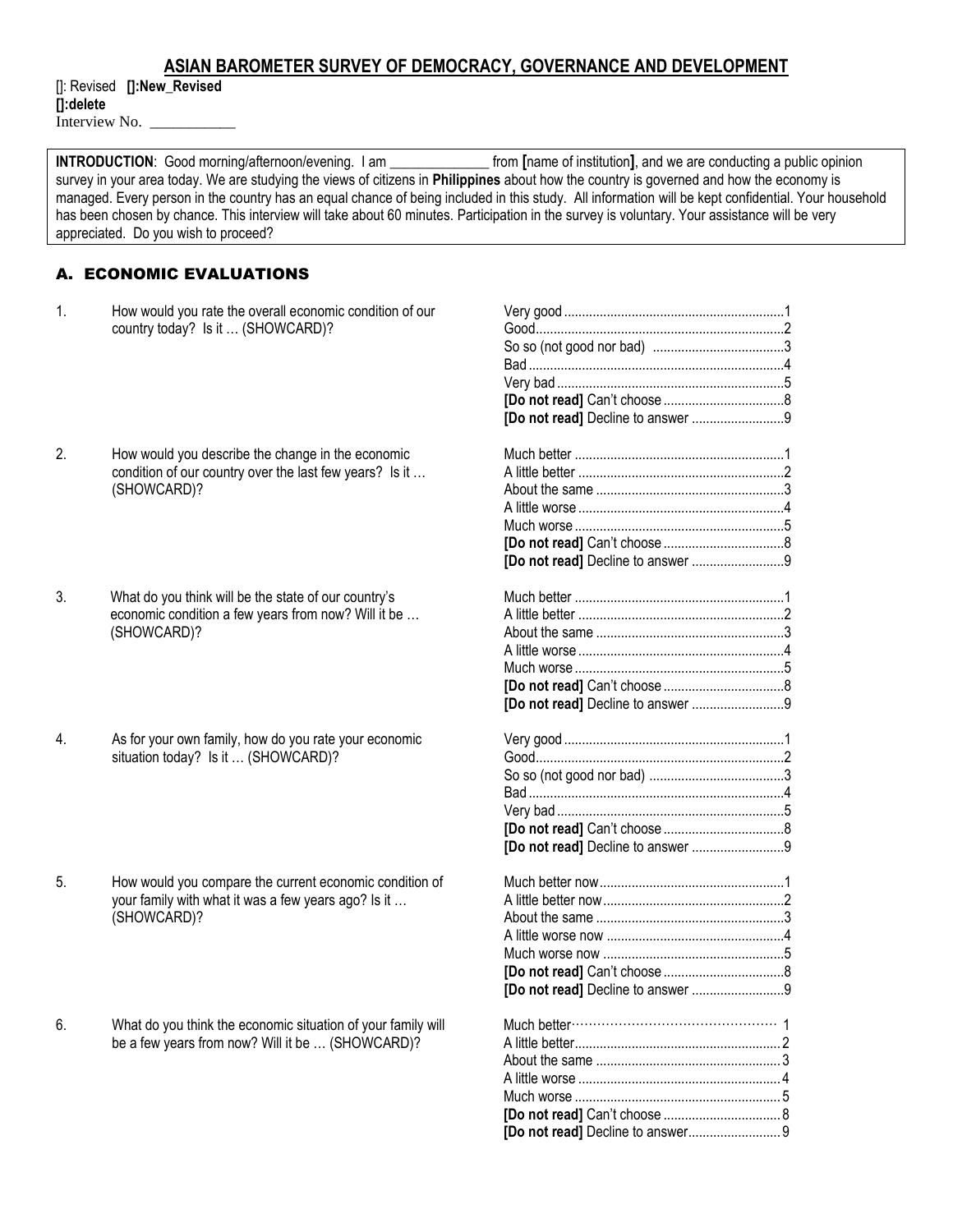# B. TRUST IN INSTITUTIONS

7- I'm going to name a number of institutions. For each one, please tell me how much trust do you have in them? Is It **a great deal of trust,** 

19. **quite a lot of trust, not very much trust not very much trust,** or **none at all**? (**Do not read:** Do not understand the question, Can't choose & Decline to answer)

|     | (SHOWCARD)                                                                               | <b>A Great Deal</b><br>of Trust | Quite a Lot<br>of Trust | <b>Not Very</b><br><b>Much Trust</b> | <b>None</b><br>At All | DU | cc | $\underline{DA}$ |
|-----|------------------------------------------------------------------------------------------|---------------------------------|-------------------------|--------------------------------------|-----------------------|----|----|------------------|
| 7.  | The Presidency (for presidential system) or Prime<br>Minister (for parliamentary system) |                                 | $\overline{2}$          | 3                                    | 4                     | 7  | 8  | 9                |
| 8.  | The Courts                                                                               |                                 |                         |                                      | 4                     |    | 8  | 9                |
| 9.  | The national government [in capital city]                                                |                                 |                         | 3                                    | 4                     |    | 8  | 9                |
| 10. | Political parties [not any specific party]                                               |                                 |                         |                                      | 4                     |    | 8  | 9                |
| 11. | Parliament                                                                               |                                 |                         |                                      | 4                     |    | 8  | 9                |
| 12. | Civil service                                                                            |                                 |                         |                                      | 4                     |    | 8  | 9                |
| 13. | The military (or armed forces)                                                           |                                 |                         | 3                                    | 4                     |    | 8  | 9                |
| 14. | The police                                                                               |                                 |                         |                                      | 4                     |    | 8  | 9                |
| 15. | Local government                                                                         |                                 |                         | 3                                    | 4                     |    | 8  | 9                |
| 16. | Newspapers                                                                               |                                 |                         |                                      | 4                     |    | 8  | 9                |
| 17. | Television                                                                               |                                 |                         |                                      | 4                     |    | 8  | 9                |
| 18. | The election commission [specify institution by name]<br><optional></optional>           |                                 |                         |                                      | 4                     |    | 8  | 9                |
| 19. | Non-governmental organizations or NGOs<br><optional></optional>                          |                                 |                         |                                      | 4                     |    | 8  | 9                |

# C. SOCIAL CAPITAL

20-22. Are you a member of any organization or formal groups? IF YES: Please tell me the three (3) most important organizations or formal groups you belong to. (OPEN-ENDED AND THEN USE CODES BELOW) **(Record Verbatim Answers and Then Use the Codes Below)**

 $\Box$ 

| 20. First Organization:  | Code: $(01~18)$ |
|--------------------------|-----------------|
| 21. Second Organization: | Code: $(01~18)$ |
| 22. Third Organization:  | Code: $(01~18)$ |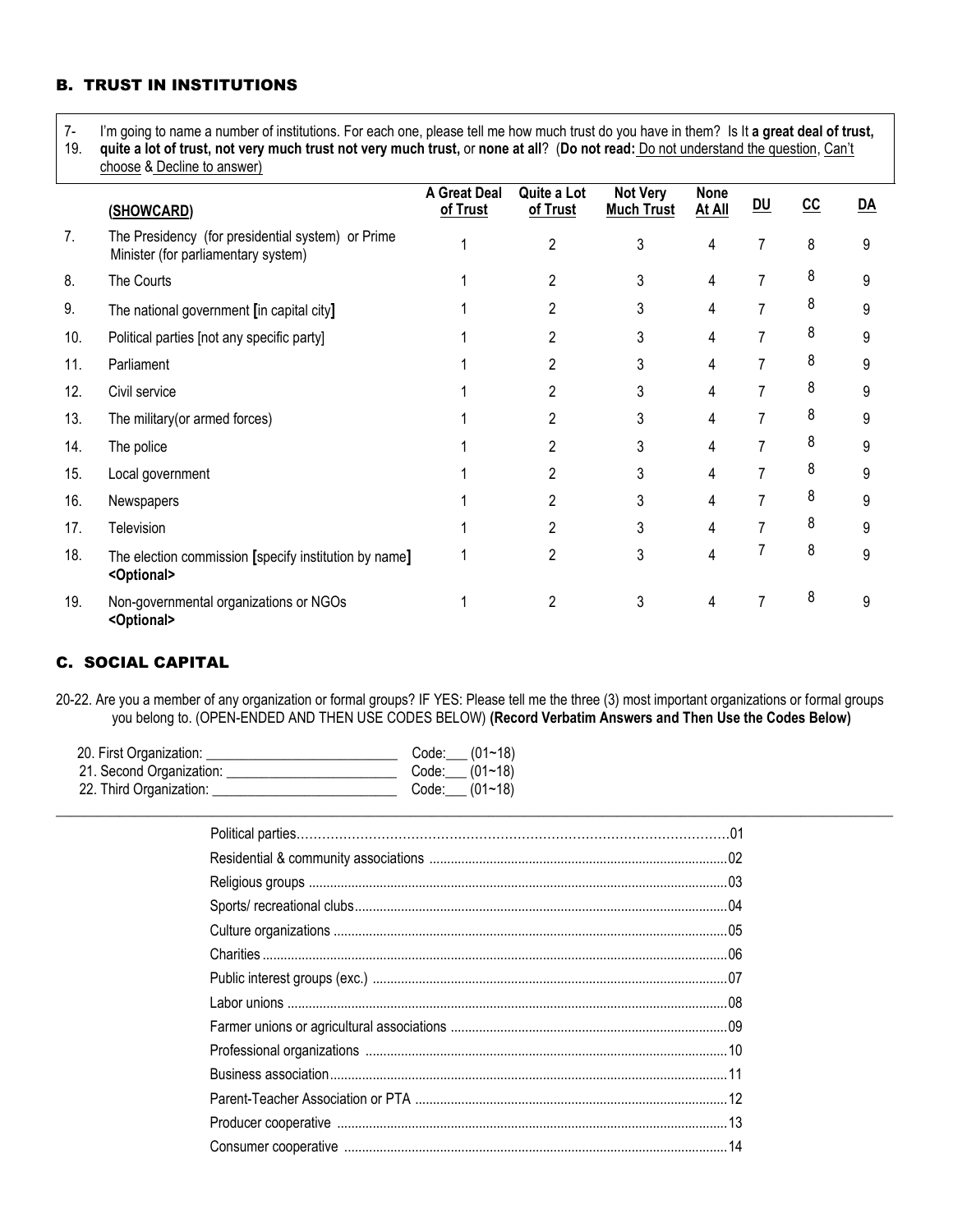23. General speaking, would you say that "Most people can be trusted" or "that you must be very careful in dealing with people"?

| You must be very careful in dealing with people 2    |  |
|------------------------------------------------------|--|
| <b>[Do not read]</b> Do not understand the question7 |  |
|                                                      |  |
|                                                      |  |

24-26. How much trust do you have in each of the following types of people? (**Do not read:** Do not understand the question, Can't choose & Decline to answer)

.

| (SHOWCARD)                         | A great          |                         | Not very      |                | Do not                     |                        |                             |
|------------------------------------|------------------|-------------------------|---------------|----------------|----------------------------|------------------------|-----------------------------|
|                                    | deal<br>of Trust | Quite a lot<br>of Trust | much<br>Trust | None at<br>all | understand<br>the question | <u>Can't</u><br>choose | <b>Decline</b><br>to answer |
| 24. Your relatives                 | 4                |                         |               |                |                            |                        |                             |
| 25. Your neighbors                 | 4                |                         |               |                |                            |                        |                             |
| 26. Other people you interact with | 4                |                         |               |                |                            |                        |                             |

- 27. On average, about how many people do you have contact with in a typical week day? We are interested in contact on a one-on-one basis, including everyone with whom you chat, talk, or discuss matters. This can be face to face, by telephone, by mail, or on the internet. Please include only people you know. (NEW)
- 28. Some people because of their job, position in the community or contacts, are asked by others to help influence important decisions in their favor. What about you? How often are you asked to help influence important decisions in other people's favor? (NEW)
- 29. And are there people you could ask to help influence important decisions in your favor? (NEW)

30. Do you agree or disagree with the following statement: "By helping people in trouble today, someone else will help me when I am in trouble someday." (NEW)

| [Do not read] Decline to answer 9                                                  |  |
|------------------------------------------------------------------------------------|--|
| [Do not read] Do not understand the question7<br>[Do not read] Decline to answer 9 |  |
| [Do not read] Do not understand the question7<br>[Do not read] Decline to answer 9 |  |
|                                                                                    |  |

| [Do not read] Do not understand the question7 |  |
|-----------------------------------------------|--|
|                                               |  |
|                                               |  |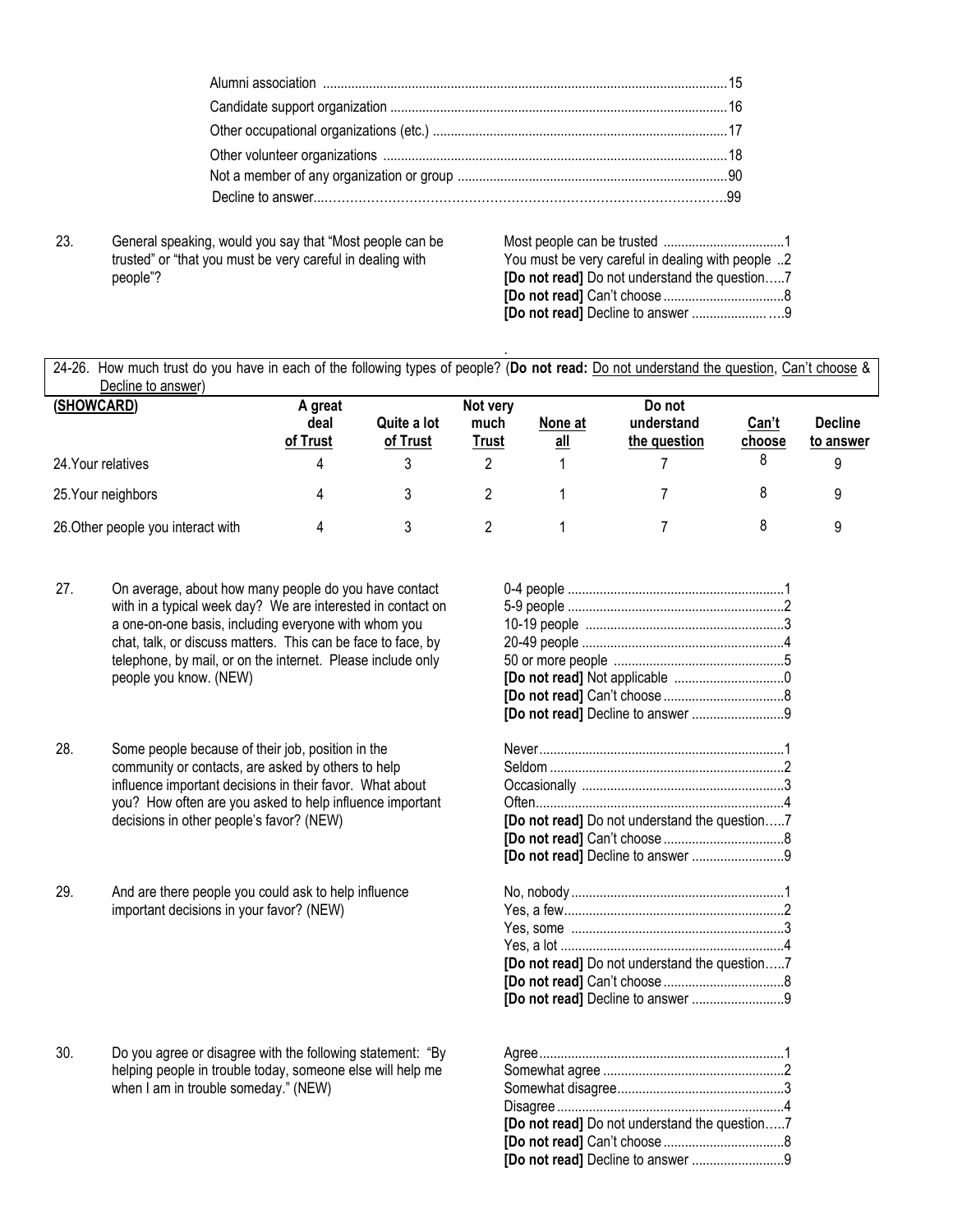31. Would you have a hard time conversing with your friends or co-workers about politics if you had differing opinions? (NEW) **[Note**: If the respondent indicates that he/she does not have any friends or co-workers holding differing views, then explain: **"Even if the person listed does not actually exist, please answer how you imagine you would feel."]**

# D. HUMAN SECURITY

32. Generally speaking, how safe is living in this city/ town/ village – very safe, safe, unsafe or very unsafe? (NEW)

33. Compared to the situation in this city/town/village a few

same as before? (NEW)

years ago, do you now feel more safe, less safe or the

| [Do not read] Do not understand the question7 |  |
|-----------------------------------------------|--|
|                                               |  |
|                                               |  |
|                                               |  |

| [Do not read] Decline to answer 9 |  |
|-----------------------------------|--|

| [Do not read] Decline to answer 9 |  |
|-----------------------------------|--|

34-37. In the past 12 months, have you or any member of your family been a victim of… (NEW)

| car, motorcycle or bicycle theft?                                                                           |                                                                                              |  |
|-------------------------------------------------------------------------------------------------------------|----------------------------------------------------------------------------------------------|--|
| <note: a="" circumstances.<="" country's="" for="" optional="" specific="" td=""><td></td><td></td></note:> |                                                                                              |  |
| Country team can choose the means of transportation                                                         | [Do not read] Do not own any kind of vehicle 0                                               |  |
| most common in their country.>                                                                              |                                                                                              |  |
|                                                                                                             | [Do not read] Decline to answer 9                                                            |  |
|                                                                                                             |                                                                                              |  |
|                                                                                                             |                                                                                              |  |
|                                                                                                             |                                                                                              |  |
|                                                                                                             |                                                                                              |  |
|                                                                                                             | [Do not read] Decline to answer 9                                                            |  |
|                                                                                                             |                                                                                              |  |
|                                                                                                             |                                                                                              |  |
|                                                                                                             |                                                                                              |  |
|                                                                                                             |                                                                                              |  |
|                                                                                                             | [Do not read] Decline to answer 9                                                            |  |
|                                                                                                             |                                                                                              |  |
|                                                                                                             |                                                                                              |  |
|                                                                                                             |                                                                                              |  |
|                                                                                                             |                                                                                              |  |
|                                                                                                             | [Do not read] Decline to answer 9                                                            |  |
|                                                                                                             | pick-pocketing/robbery of personal property?<br>break-in at your home?<br>physical violence? |  |

### E. PARTICIPATION IN ELECTIONS

38. In talking to people about elections, we often find that a lot of people were not able to vote because they were away from home, they were sick or they just didn't have time. How about you? Did you vote in the election **[**the most recent national election, parliamentary or presidential**]**  held in **[**year**]**?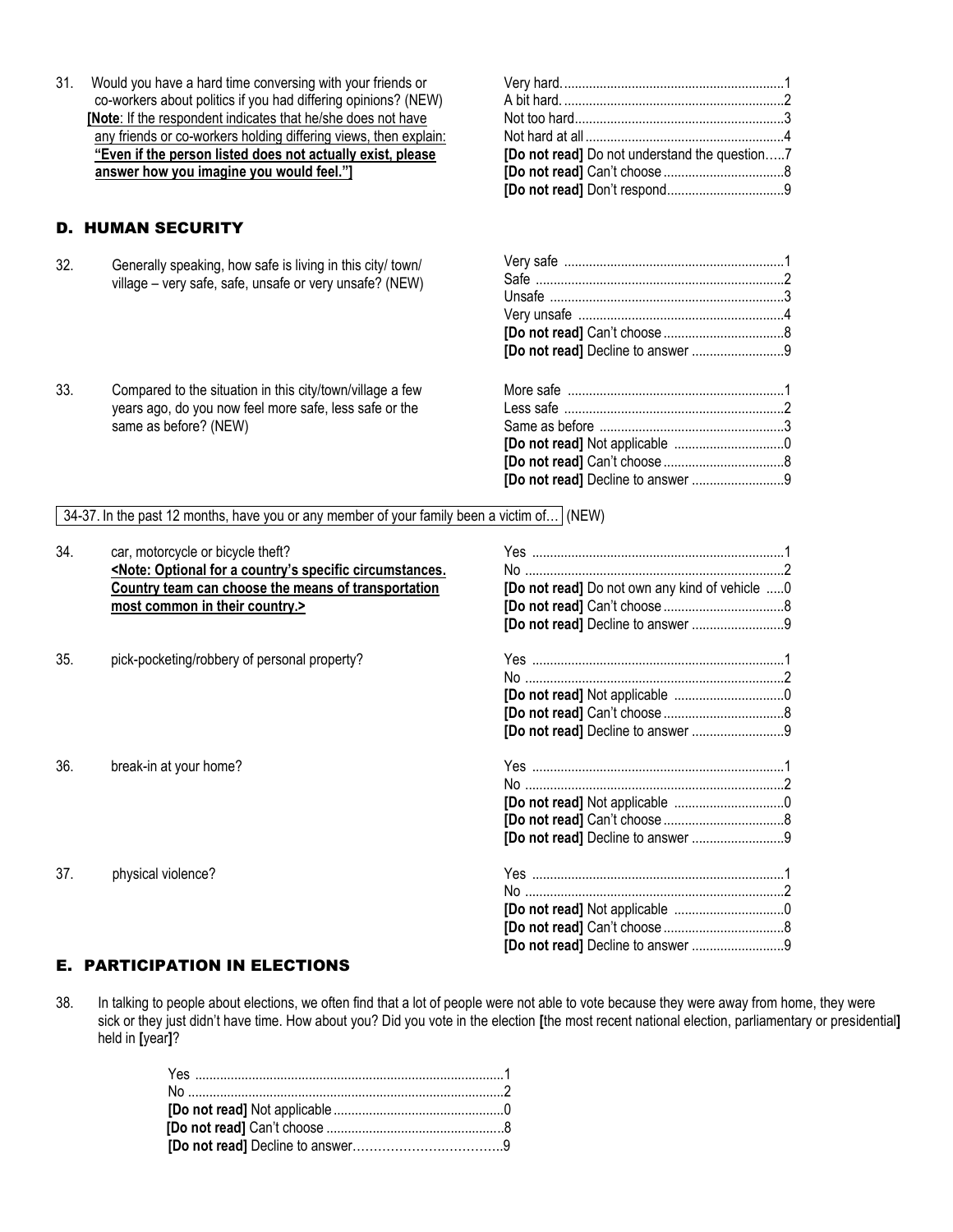\_\_\_\_\_\_\_\_\_\_\_\_\_\_\_\_\_\_\_\_\_\_\_\_\_\_\_\_\_\_\_\_\_\_\_\_\_\_\_\_\_\_\_\_\_\_\_\_\_\_\_\_\_\_\_\_\_\_\_\_\_\_\_\_\_\_\_\_

39a. [**DO NOT READ. Instruction**: Based on the answer to Q39, please construct a new variable indicating if the respondent voted for the winning camp or loosing camp. 1: Voted for the winning camp; 2: voted for the loosing camp; 0: not applicable]

| 40-42. | Thinking about the national election in [year], did you          |                                   |  |
|--------|------------------------------------------------------------------|-----------------------------------|--|
|        |                                                                  |                                   |  |
| 40.    | attend a campaign meeting or rally?                              |                                   |  |
|        |                                                                  |                                   |  |
|        |                                                                  |                                   |  |
|        |                                                                  |                                   |  |
|        |                                                                  | [Do not read] Decline to answer 9 |  |
|        |                                                                  |                                   |  |
| 41.    | try to persuade others to vote for a certain candidate or party? |                                   |  |
|        |                                                                  |                                   |  |
|        |                                                                  |                                   |  |
|        |                                                                  |                                   |  |
|        |                                                                  |                                   |  |
| 42.    |                                                                  |                                   |  |
|        | Did you do anything else to help out or work for a party or      |                                   |  |
|        | candidate running in the election?                               |                                   |  |
|        |                                                                  |                                   |  |
|        |                                                                  |                                   |  |
|        |                                                                  |                                   |  |

43. On the whole, how would you rate the freeness and fairness of the last national election, held in [year]. Was it: (NEW)

### F. ACCESS TO PUBLIC SERVICE

44-47.Based on your experience, how easy or difficult is it to obtain the following services? Or do you never try and get these services from government? (NEW) (**Do not read:** Can't choose & Decline to answer)

|     |                                                                    |                  |      |                  | Verv<br><b>Difficult</b> | <b>Never</b> | Can't  | <b>Decline</b> |
|-----|--------------------------------------------------------------------|------------------|------|------------------|--------------------------|--------------|--------|----------------|
|     |                                                                    | <b>Very Easy</b> | Easy | <b>Difficult</b> |                          | Try          | choose | to answer      |
|     | 44. An identity document (such as a birth certificate or passport) | 4                |      |                  |                          |              |        | 9              |
|     | 45. A place in public primary school for a child                   | 4                |      | $\overline{2}$   | $\sim$ 1                 | 5            | 8      | 9              |
| 46. | Medical treatment at a nearby clinic                               | 4                | 3    | 2                |                          | 5            | 8      | 9              |
|     | 47. Help from the police when you need it                          | 4                | 3    |                  |                          | 5            | 8      | 9              |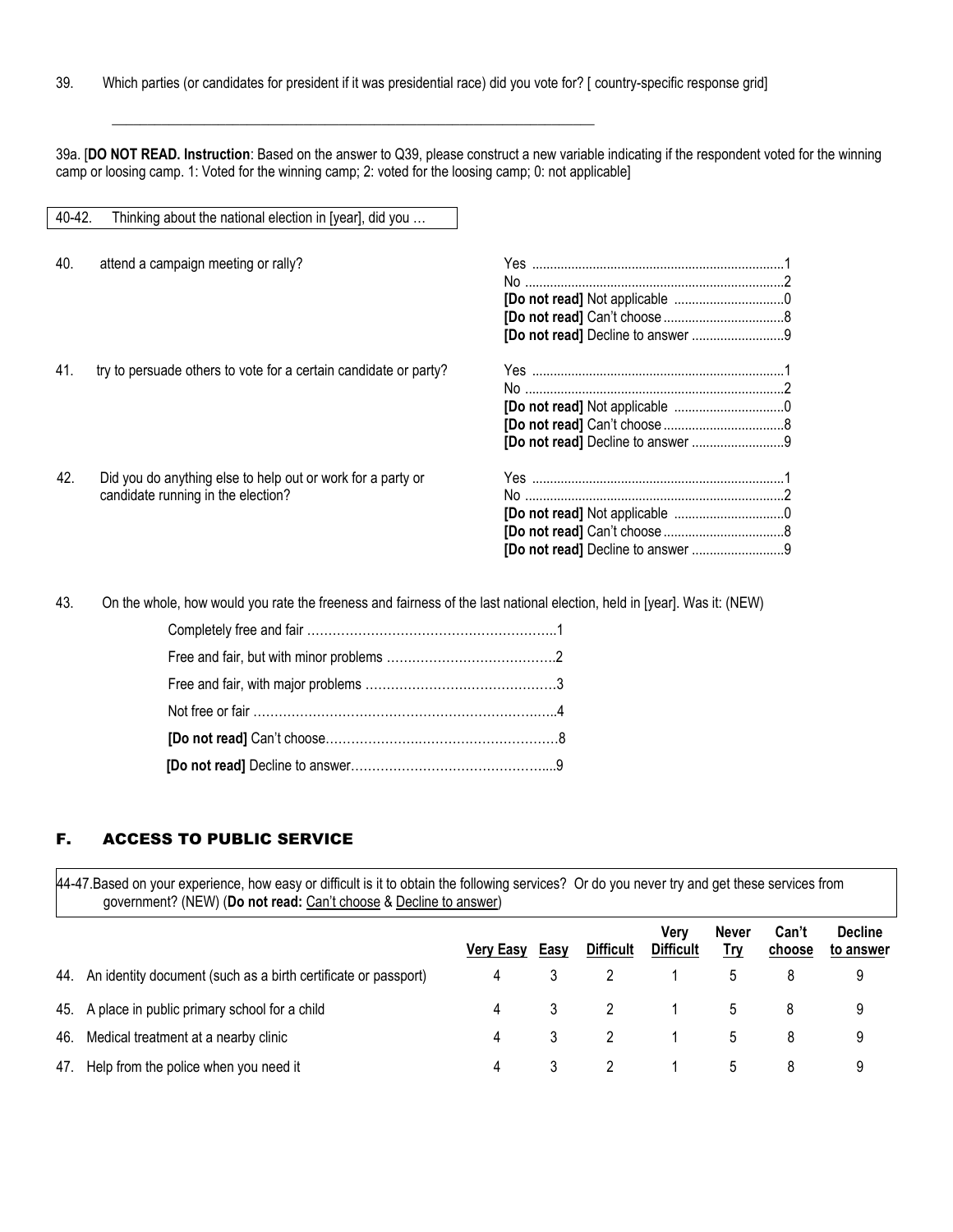# G. PSYCHOLOGICAL INVOLVEMENT

| 48. | How would you describe the present political situation in our |  |
|-----|---------------------------------------------------------------|--|
|     | country? (NEW)                                                |  |
|     |                                                               |  |
|     |                                                               |  |
|     |                                                               |  |
|     |                                                               |  |
|     |                                                               |  |
| 49. | How interested would you say you are in politics?             |  |
|     | (SHOWCARD)                                                    |  |
|     |                                                               |  |
|     |                                                               |  |
|     |                                                               |  |
|     |                                                               |  |
| 50. | How often do you follow news about politics and               |  |
|     | government? (SHOWCARD)                                        |  |
|     |                                                               |  |
|     |                                                               |  |
|     |                                                               |  |
|     |                                                               |  |
|     |                                                               |  |

51. What is your main source of information about politics and government? (ALLOW MULTIPLE RESPONSE& SHOWCARD)

- 
- 
- 
- 
- 05. Cell phone short message 99. Decline to answer

#### *Note to Interviewer:*

- If only one answer chosen in Q51 **→ GO TO Q52**
- If more than one answer chosen in Q51 **→ GO TO Q51a**

51a. Which is most important? (NEW)

### **( SHOWCARD )**

- 
- of the contract of the contract of the contract of the contract of the contract of the contract of the contract of the contract of the contract of the contract of the contract of the contract of the contract of the contrac
- 
- 
- 05. Cell phone short message example 39. Decline to answer
- 52. When you get together with your family members or friends, how often do you discuss political matters? (NEW)
- 53. How much impact do you feel government policies have on your daily life? (SHOWCARD)
- 01. Television 100. Personal contact 02. Newspaper 100. Personal contact 02. Newspaper 100. Personal contact
	-
- 02. Newspaper example and the control of the control of the control of the control of the control of the control of the control of the control of the control of the control of the control of the control of the control of t 03. Radio 6. International control of the second series of the 90. Not applicable
- 04. Internet **98.** Can't choose
	-

- 06. Personal contact
- 
- 03. Radio 6. Participate of the contract of the contract of the contract of the contract of the contract of the contract of the contract of the contract of the contract of the contract of the contract of the contract of th
- 04. Internet 98. Can't choose
	-

| [Do not read]Decline to answer9 |  |
|---------------------------------|--|
|                                 |  |
|                                 |  |
|                                 |  |
|                                 |  |
|                                 |  |
|                                 |  |
|                                 |  |
|                                 |  |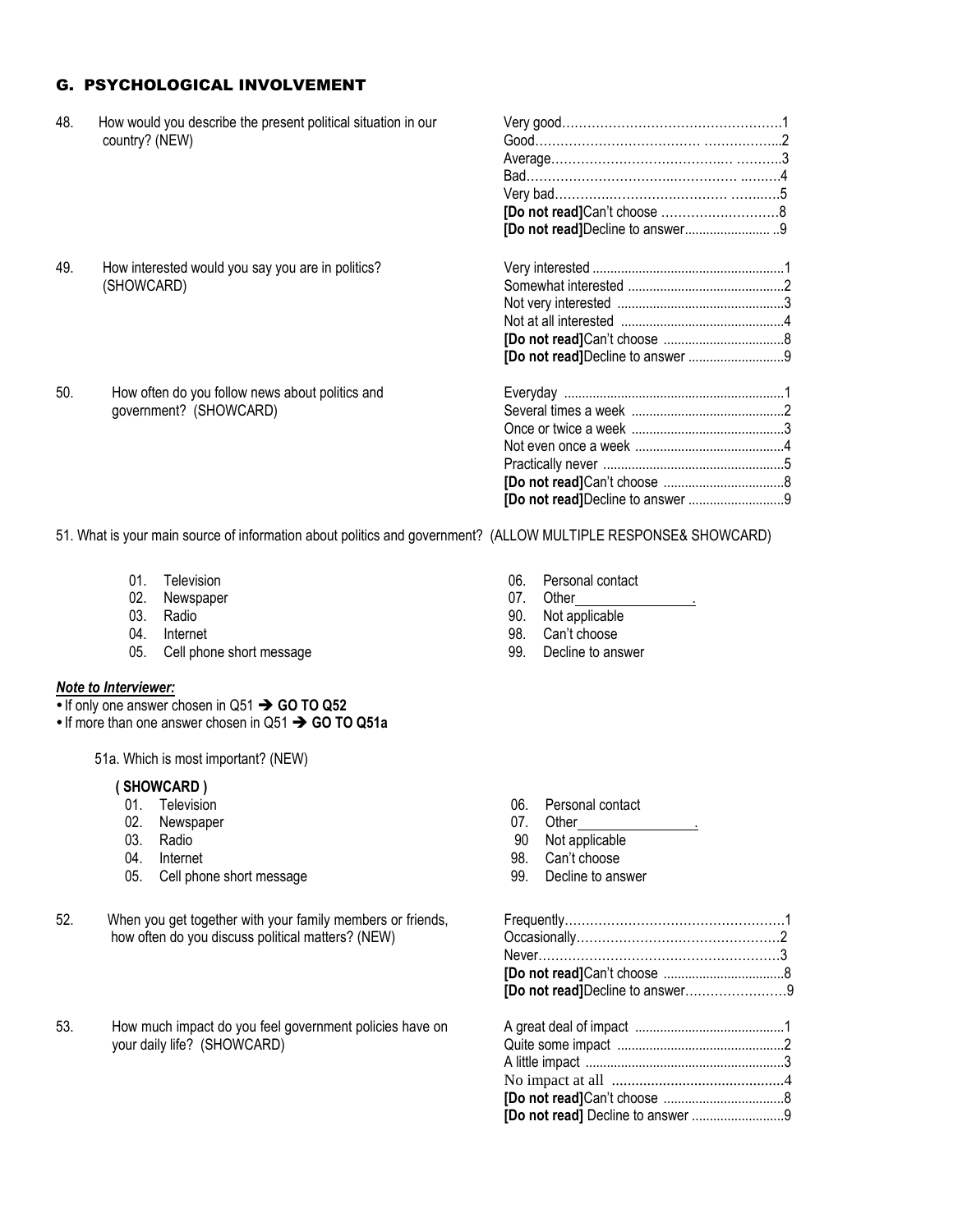# H. PARTISANSHIP

54. Among the political parties listed here, which party if any do you feel closest to? (ONE ANSWER ONLY& SHOWCARD)

*[Use two-digit code to cover all major parties in your country.]*

55. How close do you feel to (answer in Q54)? Is it very close, somewhat close, or just a little close?

| Don't feel close to any political party 99 <b>CO TO INTRO</b> | <b>OF 056</b> |
|---------------------------------------------------------------|---------------|
|                                                               |               |
|                                                               |               |

# I. AGREEMENT/DISAGREEMENT WITH SPECIFIC STATEMENTS

56-65 Please tell me how you feel about the following statements. Would you say you **strongly agree**, **somewhat agree**, **somewhat disagree**, or **strongly disagree**? **(SHOWCARD)** (**Do not read:** Do not understand the question, Can't choose & Decline to answer)

|     | <b>TRADITIONALISM</b>                                                                                                                    | <u>SA</u> | <b>SWA</b>     | <b>SWD</b> | <u>SD</u> | <u>DU</u>      | <b>CC</b> | $\overline{DA}$ |
|-----|------------------------------------------------------------------------------------------------------------------------------------------|-----------|----------------|------------|-----------|----------------|-----------|-----------------|
| 56. | Even if parents' demands are unreasonable, children still should do what they<br>ask.                                                    |           | $\overline{2}$ | 3          | 4         | 7              | 8         | 9               |
| 57. | Being a student, one should not question the authority of their teacher. (NEW)                                                           |           | $\overline{2}$ | 3          | 4         |                | 8         | 9               |
| 58. | When one has a conflict with a neighbor, the best way to deal with it is to<br>accommodate the other person.                             |           | 2              | 3          | 4         |                | 8         | 9               |
| 59. | A person should not insist on his own opinion if his co-workers disagree with<br>him.                                                    |           | $\overline{2}$ | 3          | 4         |                | 8         | 9               |
| 60. | For the sake of the family, the individual should put his personal interests<br>second.                                                  |           | $\overline{2}$ | 3          | 4         |                | 8         | 9               |
| 61. | Sometimes one has to follow one's own beliefs regardless of what other people<br>think. (NEW)                                            |           | $\overline{2}$ | 3          | 4         | 7              | 8         | 9               |
| 62. | When dealing with others, securing one's immediate interests should be more<br>important than developing a long-term relationship. (NEW) |           | $\overline{2}$ | 3          | 4         | 7              | 8         | 9               |
| 63. | Open quarrels (criticisms) among politicians are harmful to society. (NEW)                                                               |           | 2              | 3          | 4         | $\overline{7}$ | 8         | 9               |
| 64. | The relationship between the government and the people should be like that<br>between parents and children. (NEW)                        |           | 2              | 3          | 4         | 7              | 8         | 9               |
| 65. | People should always support the decisions of their government even if they<br>disagree with them. (NEW)                                 |           | $\overline{2}$ | 3          | 4         | 7              | 8         | 9               |

### J.GLOBALIZATION

66. How often do you use the internet? (NEW)

| [Do not read] Do not understand the question7 |  |
|-----------------------------------------------|--|
| [Do not read] Decline to answer 9             |  |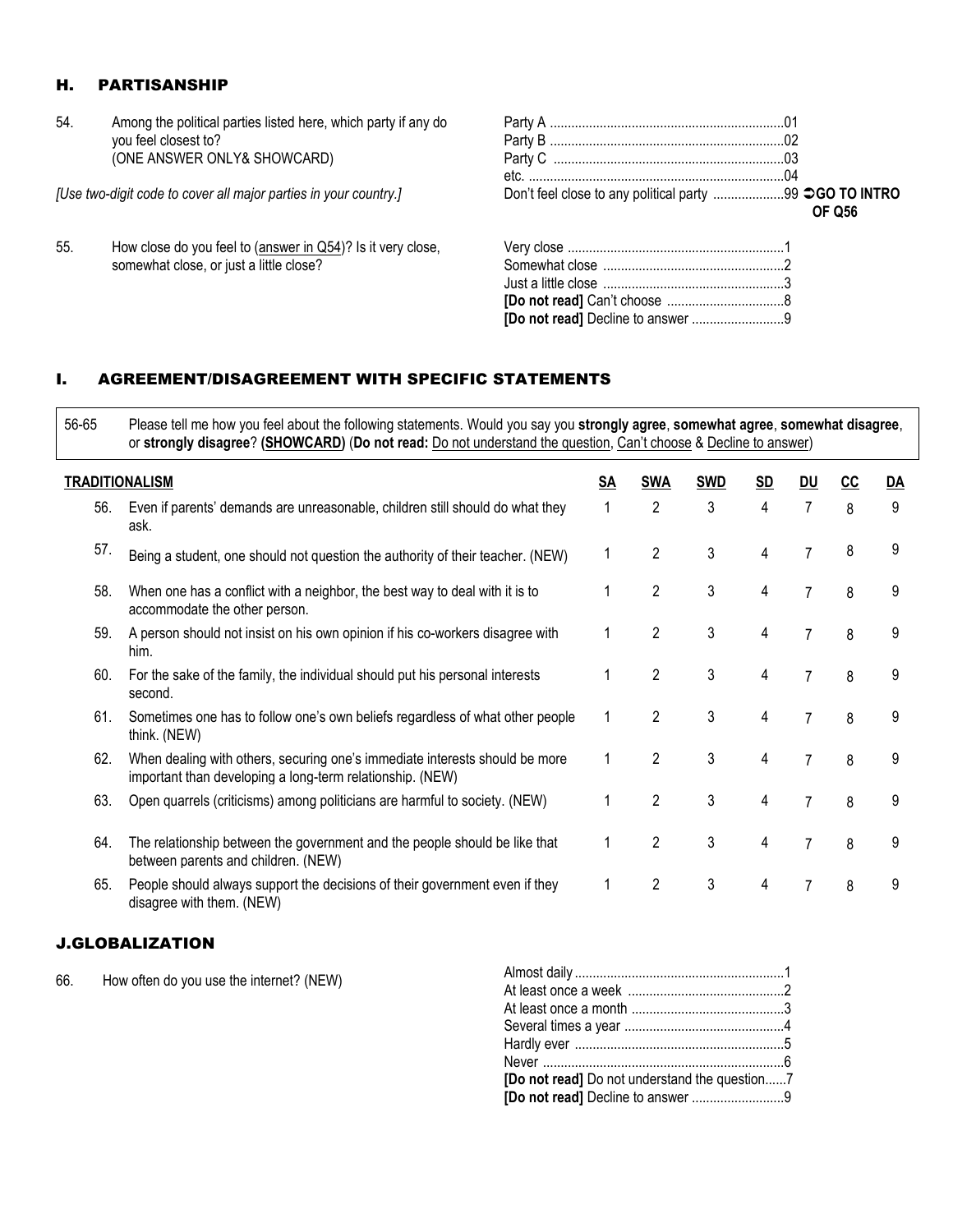| [Do not read] Decline to answer 9<br>68.<br>Have you traveled abroad before? If you have, how often do<br>you travel abroad? (NEW)<br>Just a few times in my whole life3<br>[Do not read] Decline to answer9<br>69.<br>How often do you have personal contact with foreigners,<br>including those living in your country? < Optional> (NEW) | 67. | How closely do you follow major events in foreign countries<br>/ the world? (NEW) |  |
|---------------------------------------------------------------------------------------------------------------------------------------------------------------------------------------------------------------------------------------------------------------------------------------------------------------------------------------------|-----|-----------------------------------------------------------------------------------|--|
|                                                                                                                                                                                                                                                                                                                                             |     |                                                                                   |  |
|                                                                                                                                                                                                                                                                                                                                             |     |                                                                                   |  |
|                                                                                                                                                                                                                                                                                                                                             |     |                                                                                   |  |
|                                                                                                                                                                                                                                                                                                                                             |     |                                                                                   |  |
|                                                                                                                                                                                                                                                                                                                                             |     |                                                                                   |  |
|                                                                                                                                                                                                                                                                                                                                             |     |                                                                                   |  |
|                                                                                                                                                                                                                                                                                                                                             |     |                                                                                   |  |
|                                                                                                                                                                                                                                                                                                                                             |     |                                                                                   |  |
|                                                                                                                                                                                                                                                                                                                                             |     |                                                                                   |  |
|                                                                                                                                                                                                                                                                                                                                             |     |                                                                                   |  |
|                                                                                                                                                                                                                                                                                                                                             |     |                                                                                   |  |
|                                                                                                                                                                                                                                                                                                                                             |     |                                                                                   |  |
|                                                                                                                                                                                                                                                                                                                                             |     |                                                                                   |  |
|                                                                                                                                                                                                                                                                                                                                             |     |                                                                                   |  |
|                                                                                                                                                                                                                                                                                                                                             |     |                                                                                   |  |
|                                                                                                                                                                                                                                                                                                                                             |     |                                                                                   |  |
|                                                                                                                                                                                                                                                                                                                                             |     |                                                                                   |  |
|                                                                                                                                                                                                                                                                                                                                             |     |                                                                                   |  |
|                                                                                                                                                                                                                                                                                                                                             |     |                                                                                   |  |
|                                                                                                                                                                                                                                                                                                                                             |     |                                                                                   |  |

# K. AGREEMENT/DISAGREEMENT WITH SPECIFIC STATEMENTS

| 70-78 | Please tell me how you feel about the following statements. Would you say you strongly agree, somewhat agree, somewhat disagree,<br>or strongly disagree? (SHOWCARD) (Do not read: Do not understand the question, Can't choose & Decline to answer) |           |                |            |                |                |     |           |
|-------|------------------------------------------------------------------------------------------------------------------------------------------------------------------------------------------------------------------------------------------------------|-----------|----------------|------------|----------------|----------------|-----|-----------|
|       | <b>TRADITIONALISM</b>                                                                                                                                                                                                                                | <u>SA</u> | <b>SWA</b>     | <b>SWD</b> | S <sub>D</sub> | DU             | $c$ | <u>DA</u> |
| 70.   | We should give up gains in the present for the possibility of larger gains in<br>the future. (NEW)                                                                                                                                                   | 1         | $\overline{2}$ | 3          | 4              | $\overline{7}$ | 8   | 9         |
| 71.   | Conflict among political groups is not a bad thing for our country. (NEW)                                                                                                                                                                            | 1         | $\overline{2}$ | 3          | 4              | $\overline{7}$ | 8   | 9         |
| 72.   | If a government policy serves the interests of the majority of people, I should<br>support it even if it jeopardizes my private interests. (NEW)                                                                                                     | 1         | $\overline{2}$ | 3          | 4              | $\overline{7}$ | 8   | 9         |
| 73.   | The best way to deal with complicated political issues should be to leave<br>them to the future. (NEW)                                                                                                                                               | 1         | $\overline{2}$ | 3          | 4              | $\overline{7}$ | 8   | 9         |
| 74.   | Political reform should be introduced little-by-little instead of all-at-once.<br>(NEW)                                                                                                                                                              | 1         | $\overline{2}$ | 3          | 4              | $\overline{7}$ | 8   | 9         |
| 75.   | Cruel criminals should be punished immediately without regard to time-<br>consuming legal processes. (NEW)                                                                                                                                           | 1         | $\mathcal{P}$  | 3          | 4              | $\overline{7}$ | 8   | 9         |
| 76.   | For the sake of the national community/society, the individual should be<br>prepared to sacrifice his/her personal interest.                                                                                                                         | 1         | $\overline{2}$ | 3          | 4              | $\overline{7}$ | 8   | 9         |
| 77.   | The most important thing for political leaders is to accomplish their goals<br>even if they have to ignore the established procedure.                                                                                                                | 1         | $\overline{2}$ | 3          | 4              | $\overline{7}$ | 8   | 9         |
| 78.   | If possible, I don't want to get involved in political matters. (NEW)                                                                                                                                                                                |           | 2              | 3          | 4              |                | 8   | 9         |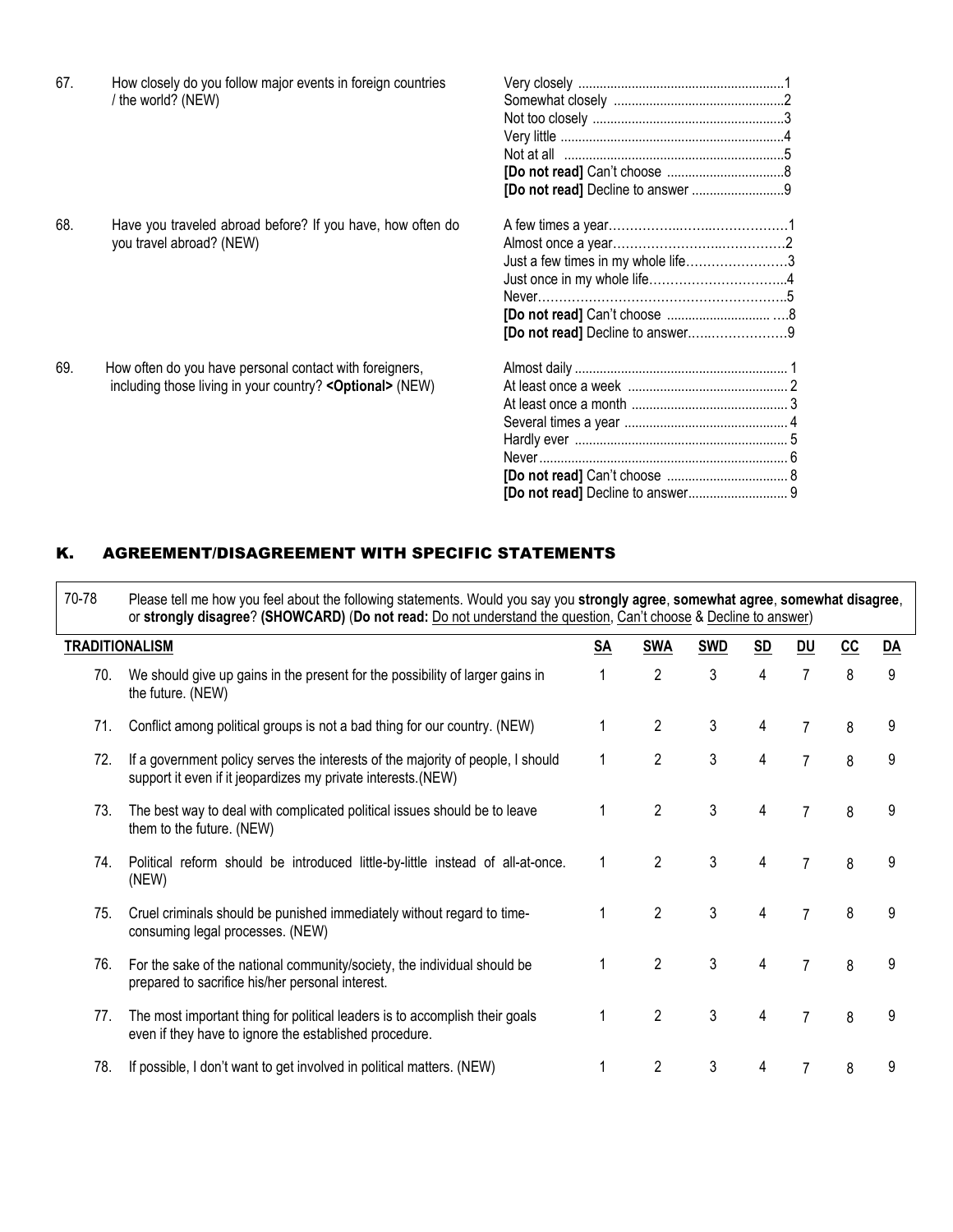# POLITICAL PARTICIPATION

79-85. In the past three (3) years, have you **never, once,** or **more than once** done the following because of personal, family, or neighborhood problems, or problems with government officials and policies? **(SHOWCARD)** (**Do not read:** Can't choose & Decline to answer)

|     |                                                                                                                                                                              |             | More      |                   |    |    |
|-----|------------------------------------------------------------------------------------------------------------------------------------------------------------------------------|-------------|-----------|-------------------|----|----|
|     |                                                                                                                                                                              | <b>Once</b> | than once | <b>Never Done</b> | ၒၒ | DA |
| 79. | Contacted government (administrative) official.                                                                                                                              |             | 2         |                   | 8  | 9  |
| 80. | Contacted officials at higher level. < Optional>                                                                                                                             |             | 2         | 3                 | 8  | 9  |
| 81. | Contacted elected officials or legislative representatives at any level.                                                                                                     |             | 2         | 3                 | 8  | 9  |
| 82. | Contacted officials of political parties or other political organizations.                                                                                                   |             | 2         | 3                 | 8  | 9  |
| 83. | Contacted representative of non-government/civil society organizations (farmers'<br>associations, trade unions, religious groups, human rights groups, interests<br>groups). |             | 2         | 3                 | 8  | 9  |
| 84. | Contacted traditional leaders/community leaders. < Optional>                                                                                                                 |             | 2         | 3                 | 8  | 9  |
| 85. | Contacted other influential people.                                                                                                                                          |             |           |                   |    |    |

86-89. Here is a list of actions that people sometimes take as citizens. For each of these, please tell me whether you, personally, have **never, once,** or **more than once** done any of these things during the past three years. (New) (**Do not read:** Can't choose & Decline to answer)

|      | (SHOWCARD)                                                     | Once                                              | More<br>than once | <b>Never Done</b> | cc | $\underline{DA}$ |
|------|----------------------------------------------------------------|---------------------------------------------------|-------------------|-------------------|----|------------------|
| 86.  | Refused to pay taxes or fees to the government                 |                                                   | 2                 |                   | 8  | 9                |
| 87.  | Got together with others to raise an issue or sign a petition  |                                                   | 2                 | 3                 | 8  | 9                |
| 88.  | Attended a demonstration or protest march                      |                                                   | 2                 |                   | 8  | 9                |
| 89.  | Used force or violence for a political cause                   |                                                   | 2                 | 3                 | 8  | 9                |
| .90. | Thinking of whether you voted or not ever since you became     |                                                   |                   |                   |    |                  |
|      | eligible for voting, how would you describe yourself-have      |                                                   |                   |                   |    |                  |
|      | you voted in every election, voted in most elections, voted in |                                                   |                   |                   |    |                  |
|      | some elections or hardly ever voted?(NEW)                      |                                                   |                   |                   |    |                  |
|      |                                                                | [Do not read]Not applicable (eligible only once)0 |                   |                   |    |                  |
|      |                                                                |                                                   |                   |                   |    |                  |
|      |                                                                |                                                   |                   |                   |    |                  |

### M. MEANING OF DEMOCRACY **[coding scheme will be provided separately]**

- 91. To you, what does "democracy" mean? What else? (OPEN-ENDED; ALLOW UP TO 3 RESPONSES) *(Read the question in the language of the interview, but always read "democracy" in official language/dialect. Translate "democracy" into local language only if respondent does not understand official language/dialect.)*
- **OR** What for you is the meaning of the word "democracy"? What else? (OPEN-ENDED; ALLOW UP TO 3 RESPONSES)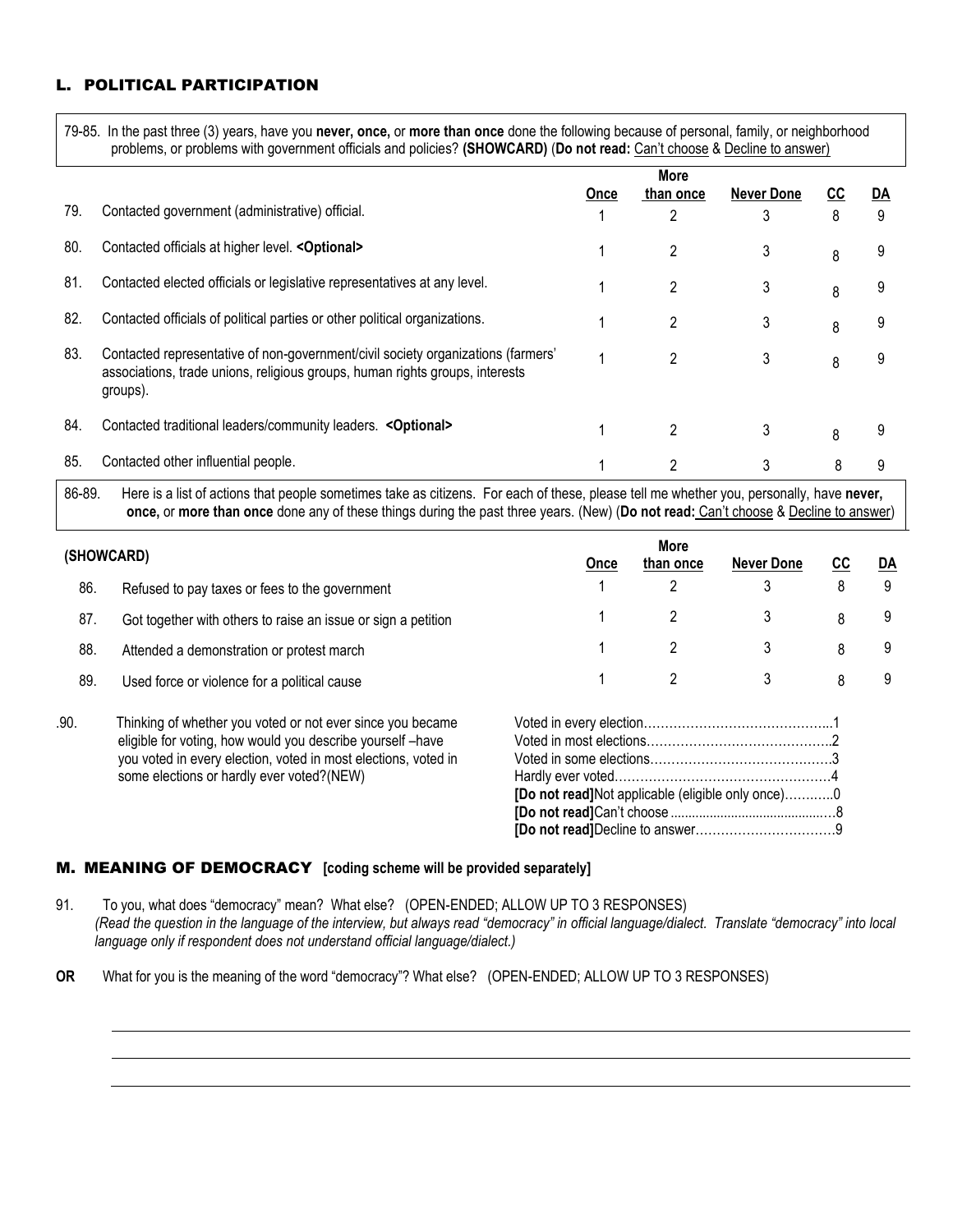92. People often differ in their views on the characteristic that is essential to democracy. If you have to choose only one of the things that I am going to read, which one would you choose as the most essential to a democracy? *(Please read out options 1 to 4)* (New) (SHOWCARD)

#### Opportunity to change the government through elections………………1 Freedom to criticize those in power……………………………………….2 A small income gap between rich and poor………………………………3 Basic necessities like food, clothes and shelter etc. for everyone……..4 **[Do not read]**Don't understand question……..…………………………..7 **[Do not read]**Can't choose..……….………………………………………8 **[Do not read]**Decline to answer……….…………………………………..9

# N. SATISFACTION WITH GOVERNMENT AND DEMOCRACY

| 93. | On the whole, how satisfied or dissatisfied are you with the |  |
|-----|--------------------------------------------------------------|--|
|     | way democracy works in [Country]. Are you ?                  |  |
|     | (SHOWCARD)                                                   |  |
|     |                                                              |  |
|     |                                                              |  |
|     |                                                              |  |
|     |                                                              |  |
| 94. | In your opinion how much of a democracy is [Country Name]?   |  |
|     | (Read out options. Only one option to be chosen.)            |  |
|     |                                                              |  |
|     |                                                              |  |
|     |                                                              |  |
|     |                                                              |  |
|     |                                                              |  |
|     |                                                              |  |

95-98. Here is a scale: 1 means complete dictatorship and 10 means complete democracy. (SHOWCARD) (**Do not read:** Do not understand the question, Can't choose & Decline to answer)



95. Where would you place our country on this scale during the period of **[**name of the most recent government under authoritarian rule**]**?

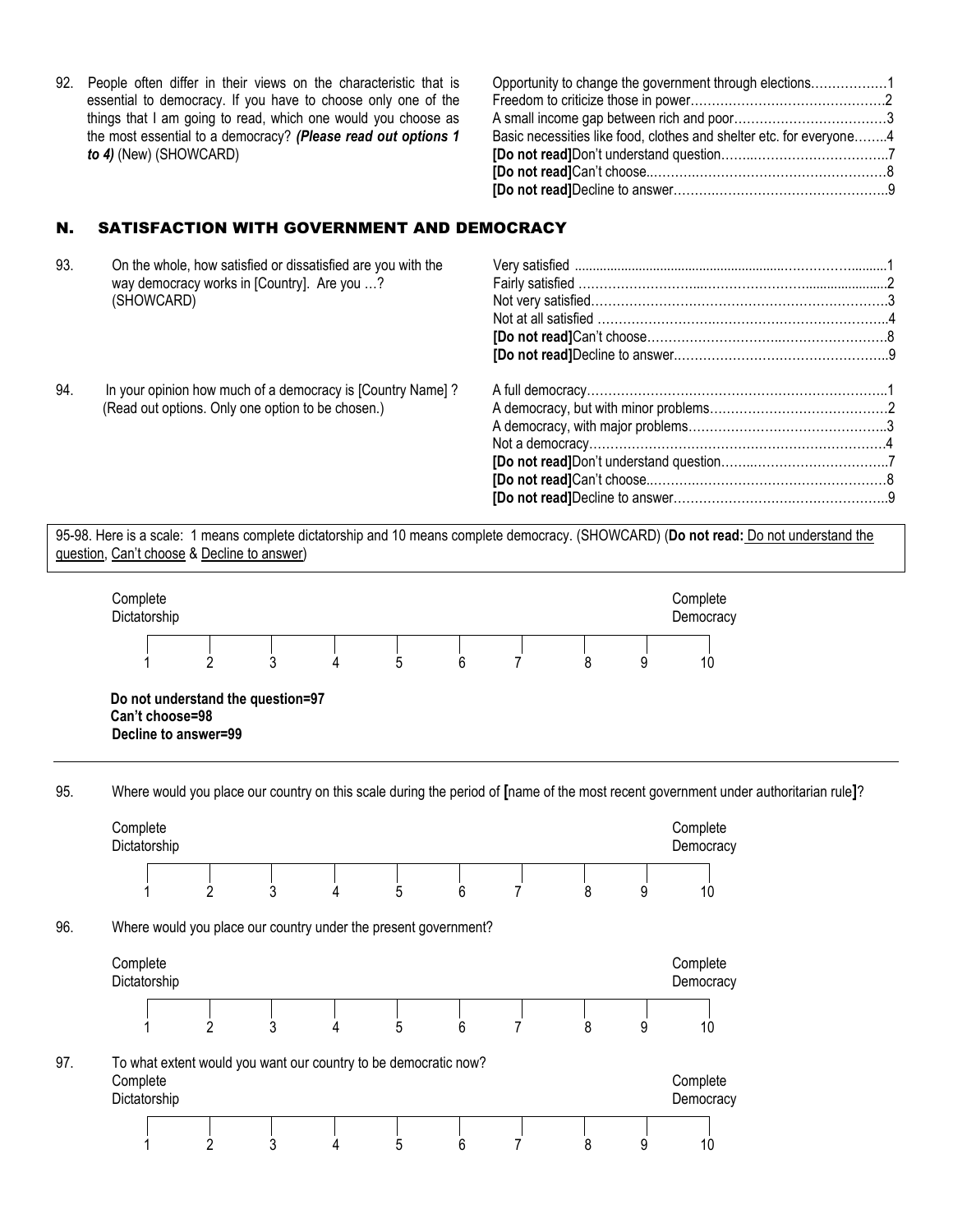98. Here is a similar scale of 1 to 10 measuring the extent to which people think democracy is suitable for our country. If "1" means that democracy is completely unsuitable for **[**name of country**]** today and "10" means that it is completely suitable, where would you place our country today?



99. How satisfied or dissatisfied are you with the **[**name of president, etc. ruling current**]** government? Are you …? (SHOWCARD)

# O. MOST IMPORTANT PROBLEMS

| 100-102. In your opinion, what are the most important problems facing this country that government should address? [Do not read options. |                          |                          |                |
|------------------------------------------------------------------------------------------------------------------------------------------|--------------------------|--------------------------|----------------|
| Code from responses. Accept up to three answers. Country team could add extra response categories to fit the local context.]             |                          |                          |                |
| [Record Verbatim Answers and Then Use the Codes Below] (NEW)                                                                             |                          |                          |                |
|                                                                                                                                          |                          |                          |                |
| 101. Second Response: ____________________________                                                                                       | 1 <sup>st</sup> response | 2 <sup>nd</sup> response | 3rd response   |
| <b>Economics</b>                                                                                                                         |                          |                          |                |
| Management of the economy                                                                                                                | 1                        |                          | 1              |
| Wages, incomes and salaries                                                                                                              | $\overline{2}$           | $\overline{2}$           | $\overline{c}$ |
| Unemployment                                                                                                                             | 3                        | 3                        | 3              |
| Poverty/destitution                                                                                                                      | 4                        | 4                        | 4              |
| Rates and Taxes                                                                                                                          | 5                        | 5                        | 5              |
| Loans / credit                                                                                                                           | 6                        | 6                        | 6              |
| Food / Agriculture                                                                                                                       |                          |                          |                |
| Farming/agriculture                                                                                                                      | 7                        | 7                        | 7              |
| Food shortage/famine                                                                                                                     | 8                        | 8                        | 8              |
| Drought                                                                                                                                  | 9                        | 9                        | 9              |
| Land                                                                                                                                     | 10                       | 10                       | 10             |
| <b>Infrastructure</b>                                                                                                                    |                          |                          |                |
| Transportation                                                                                                                           | 11                       | 11                       | 11             |
| Communications                                                                                                                           | 12                       | 12                       | 12             |
| Infrastructure / roads                                                                                                                   | 13                       | 13                       | 13             |
| <b>Government Services</b>                                                                                                               |                          |                          |                |
| Education                                                                                                                                | 14                       | 14                       | 14             |
| Housing                                                                                                                                  | 15                       | 15                       | 15             |
| Electricity                                                                                                                              | 16                       | 16                       | 16             |
| Water supply                                                                                                                             | 17                       | 17                       | 17             |
| Orphans/street children/homeless children                                                                                                | 18                       | 18                       | 18             |
| Services (other)                                                                                                                         | 19                       | 19                       | 19             |
| <b>Health</b>                                                                                                                            |                          |                          |                |
| Health                                                                                                                                   | 20                       | 20                       | 20             |
| <b>AIDS</b>                                                                                                                              | 21                       | 21                       | 21             |
| Sickness / Disease                                                                                                                       | 22                       | 22                       | 22             |
| Governance                                                                                                                               |                          |                          |                |
| Crime and Security                                                                                                                       | 23                       | 23                       | 23             |
| Corruption                                                                                                                               | 24                       | 24                       | 24             |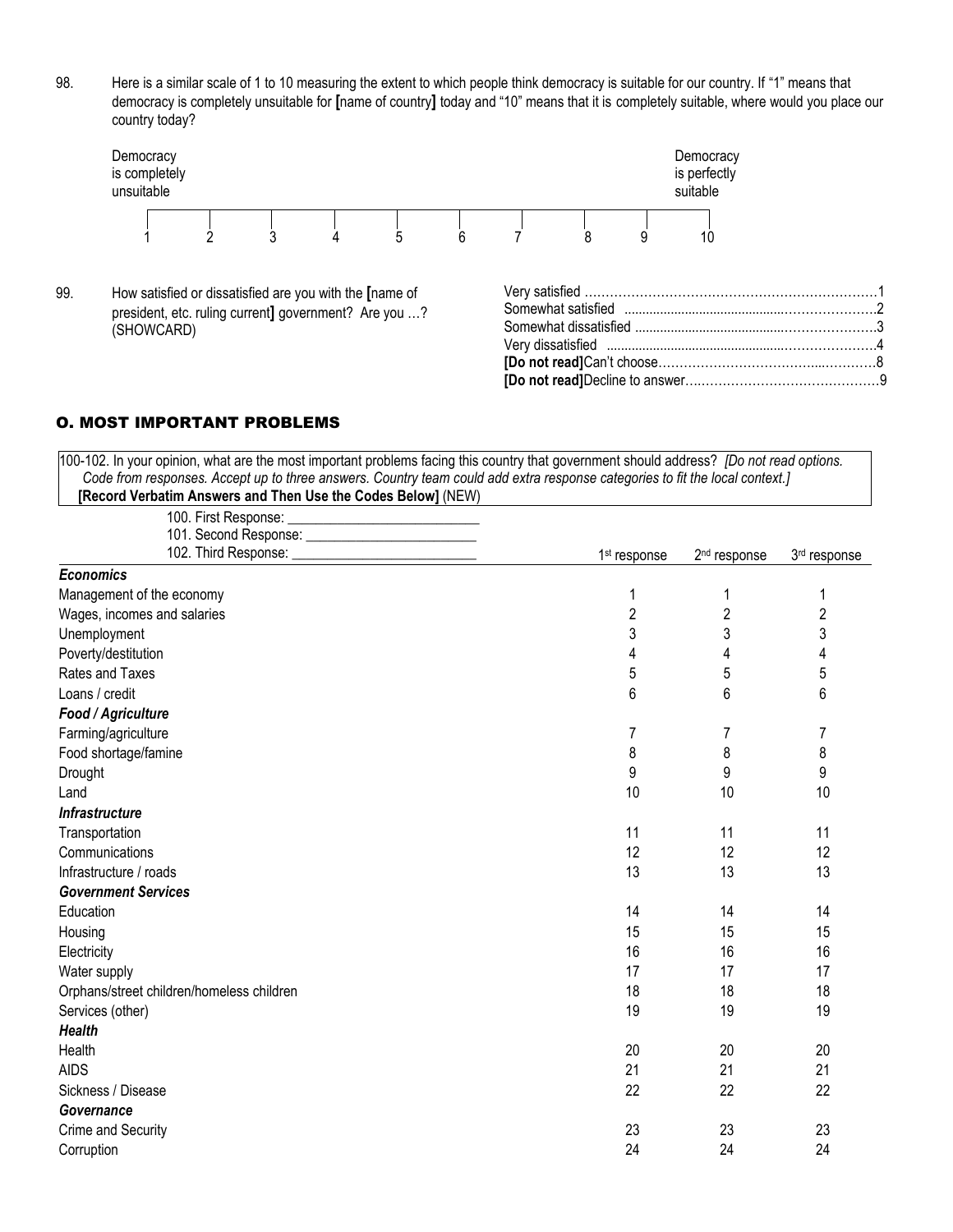| Political violence                                         |             | 25  | 25  | 25  |
|------------------------------------------------------------|-------------|-----|-----|-----|
| Political instability/political divisions/ ethnic tensions |             | 26  | 26  | 26  |
| Discrimination/ inequality                                 |             | 27  | 27  | 27  |
| Gender issues/women's rights                               |             | 28  | 28  | 28  |
| Democracy/political rights                                 |             | 29  | 29  | 29  |
| War (international)                                        |             | 30  | 30  | 30  |
| Civil war                                                  |             | 31  | 31  | 31  |
| Nothing/ no problems                                       |             | 0   |     |     |
| No further reply                                           |             |     | 996 | 996 |
| Can't choose                                               |             | 998 |     |     |
| Other (1 <sup>st</sup> response), Specify                  | (Post Code) |     |     |     |
| Other (2 <sup>nd</sup> response), specify                  | (Post Code) |     |     |     |
| Other (3 <sup>rd</sup> response), Specify                  | (Post Code) |     |     |     |

102a. How likely is it that the government will solve the most important problem you identified [i.e., the first problem the respondent mentioned] within the next five years? *[Read out options]*

### P. QUALITY OF GOVERNANCE

103- 111. Now I am going to read to you a list of statements that describe how people often feel about the state of affairs in [country name]. Please tell me whether you **strongly agree**, **somewhat agree**, **somewhat disagree**, or **strongly disagree** with each of these statements. (NEW) (**Do not read:** Do not understand the question, Can't choose & Decline to answer ) (SHOWCARD)

|      | (SHOWCARD)                                                                                                        | <u>SA</u> | <b>SWA</b>     | <b>SWD</b> | $\underline{\mathsf{SD}}$ | <u>DU</u> | $\underline{\text{cc}}$ | $\underline{DA}$ |
|------|-------------------------------------------------------------------------------------------------------------------|-----------|----------------|------------|---------------------------|-----------|-------------------------|------------------|
| 103. | People have the power to change a government they don't like.                                                     |           | 2              | 3          | 4                         |           | 8                       | 9                |
| 104. | Our current courts always punish the guilty even if they are high-ranking<br>officials.                           |           | 2              | 3          | 4                         |           | 8                       | 9                |
| 105. | Political parties or candidates in our country have equal access to the<br>mass media during the election period. |           | 2              | 3          | 4                         |           | 8                       | 9                |
| 106. | Between elections, the people have no way of holding the government<br>responsible for its actions.               |           | 2              | 3          | 4                         |           | 8                       | 9                |
| 107. | When the government breaks the laws, there is nothing the legal system<br>can do.                                 |           | 2              | 3          | 4                         |           | 8                       | 9                |
| 108. | Everyone is treated equally by the government.                                                                    |           | $\overline{2}$ | 3          | 4                         |           | 8                       | 9                |
| 109. | People have basic necessities like food, clothes, and shelter.                                                    |           | 2              | 3          | 4                         | 7         | 8                       | 9                |
| 110. | People are free to speak what they think without fear.                                                            |           | 2              | 3          | 4                         | 7         | 8                       | 9                |
| 111. | People can join any organization they like without fear.                                                          |           | 2              | 3          | 4                         |           | 8                       | 9                |

112. How often do government officials withhold important information from the public view? (SHOWCARD) (NEW)

| [Do not read] Don't understand the question7 |
|----------------------------------------------|
|                                              |
|                                              |
|                                              |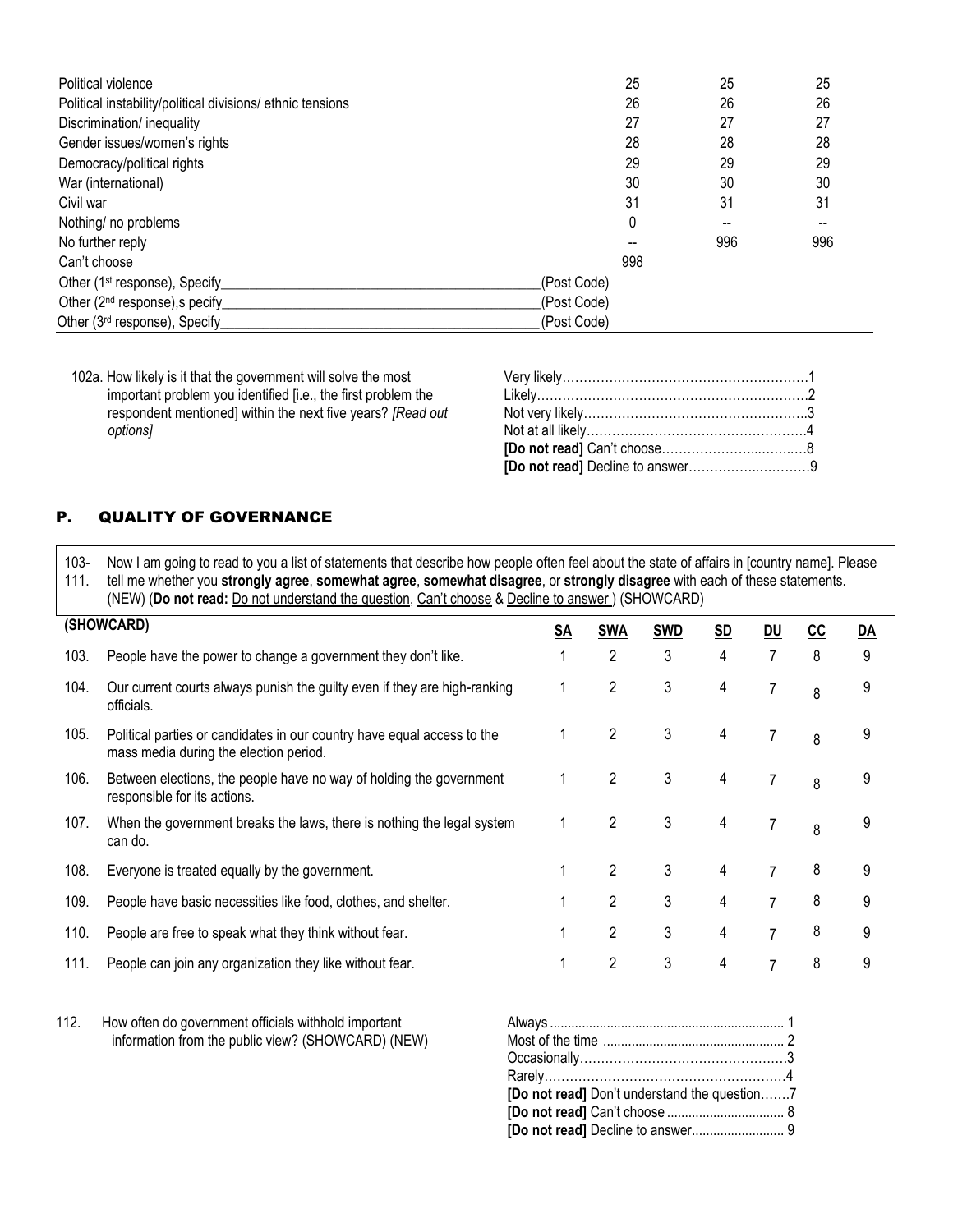| 113. | How often do national government officials abide<br>by the law? (SHOWCARD)(NEW)                                                            | [Do not read] Don't understand the question7                                      |
|------|--------------------------------------------------------------------------------------------------------------------------------------------|-----------------------------------------------------------------------------------|
| 114. | How often do your think our elections offer the voters a real<br>choice between different parties/candidates. (SHOWCARD)                   | [Do not read] Don't understand the question7                                      |
| 115. | To what extent is the legislature capable of keeping the<br>government in check? (SHOWCARD) (NEW)                                          | [Do not read] Don't understand the question7<br>[Do not read] Decline to answer 9 |
| 116. | How well do you think the government responds to what<br>people want? (SHOWCARD) (NEW)                                                     | [Do not read] Don't understand the question7<br>[Do not read] Decline to answer 9 |
| 117. | How widespread do you think corruption and bribe-taking<br>are in your local/municipal government? Would you say ?<br>(SHOWCARD)           | [Do not read] Decline to answer 9                                                 |
| 118. | How widespread do you think corruption and bribe-taking<br>are in the national government [in capital city]? Would you<br>say ? (SHOWCARD) | [Do not read] Decline to answer 9                                                 |

119. Have you or anyone you know personally witnessed an act of corruption or bribe-taking by a politician or government official in the past year? IF WITNESSED: Did you personally witness it or were you told about it by a family member or friend who personally witnessed it?

| <b>NOTE: DO NOT ACCEPT BEING TOLD ABOUT IT BY SOMEONE WHO LEARNED ABOUT AN ACT OF CORRUPTION</b> |  |
|--------------------------------------------------------------------------------------------------|--|
| THROUGH OTHERS OR MASS MEDIA.                                                                    |  |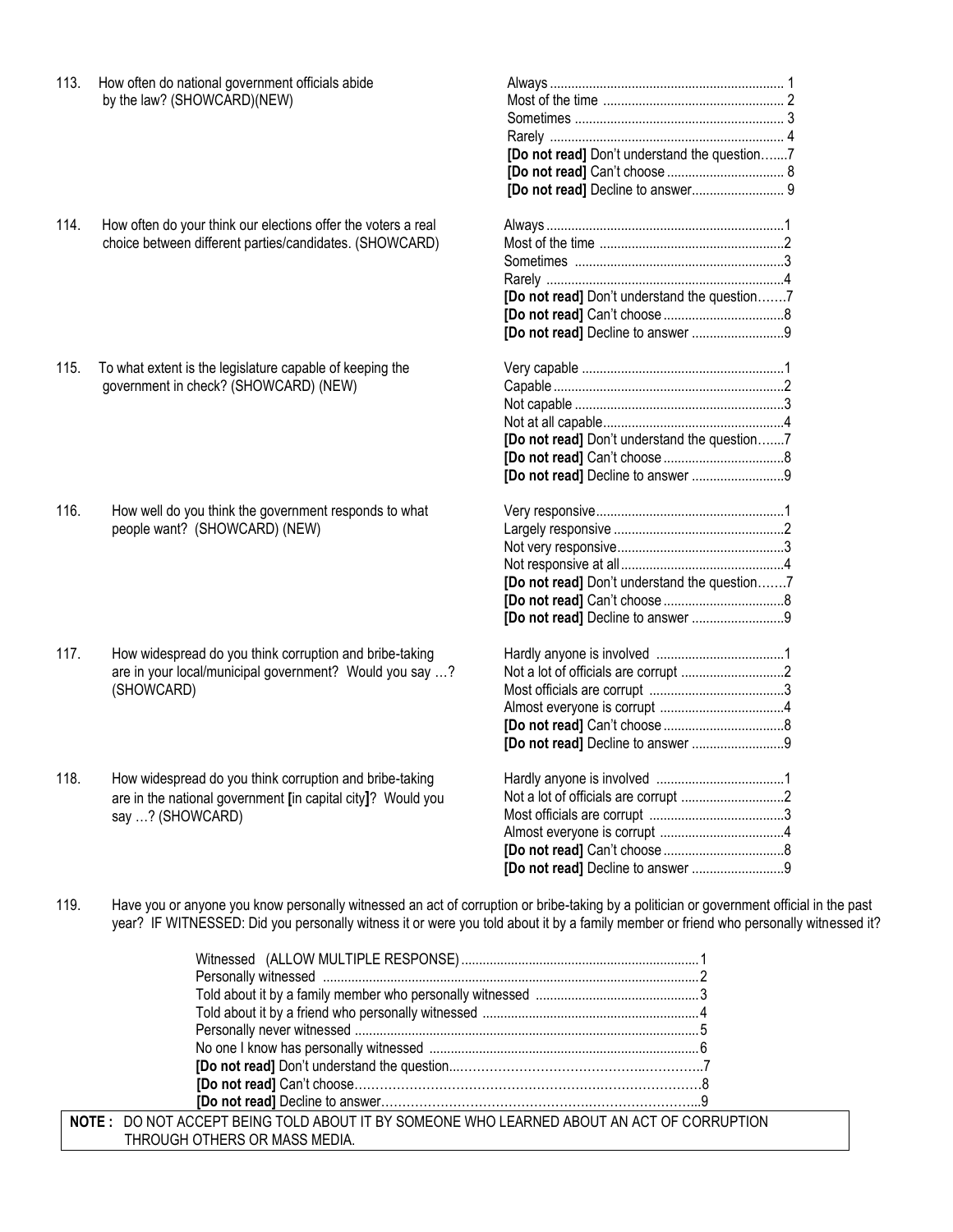120. In your opinion, is the government working to crackdown corruption and root out bribes? (NEW)

# Q. DEMOCRATIC LEGITIMACY AND PREFERENCE FOR DEMOCRACY

121. Which of the following statements comes closest to your own opinion? (SHOWCARD)

| Under some circumstances, an authoritarian government can be preferable to a democratic one 2   |  |
|-------------------------------------------------------------------------------------------------|--|
| For people like me, it does not matter whether we have a democratic or a nondemocratic regime 3 |  |
|                                                                                                 |  |
|                                                                                                 |  |
|                                                                                                 |  |

122. Which of the following statements comes closer to your own view? (SHOWCARD)

123. If you had to choose between democracy and economic development, which would you say is more important? (SHOWCARD)

# R. AGREEMENT/DISAGREEMENT WITH SPECIFIC STATEMENTS

124- 126. There are many ways to govern a country. Would you disapprove or approve of the following alternatives? For each statement, would you say you **strongly approve, approve, disapprove, or strongly disapprove**? (SHOWCARD) (**Do not read:** Do not understand the question, Can't choose & Decline to answer)

|      | DEMOCRATIC LEGITIMACY AND PREFERENCE FOR DEMOCRACY                                                             | SA |  | <b>SD</b>   | DU | DA |
|------|----------------------------------------------------------------------------------------------------------------|----|--|-------------|----|----|
| 124. | We should get rid of parliament and elections and have a strong leader decide 1<br>things.                     |    |  |             |    |    |
| 125. | Only one political party is allowed to stand for election and hold office. (NEW)                               |    |  | 2 3 4 7 8 9 |    |    |
| 126. | The army (military) should come in to govern the country. (NEW)                                                |    |  | 1 2 3 4 7 8 |    |    |
| 107  | L baya kana aama abdamanta. Fan aask abdamant wayda yay yay yayyaha abdambi aanaa aamayyaha aamayyahat diaanna |    |  |             |    |    |

127- 131. I have here some statements. For each statement, would you say you **strongly agree**, **somewhat agree**, **somewhat disagree**, or **strongly disagree**? (SHOWCARD) (**Do not read:** Do not understand the question, Can't choose & Decline to answer)

| <b>SUPPORT</b> | CITIZEN EMPOWERMENT, SYSTEM RESPONSIVENESS AND POLITICAL | SA | SWA | <b>SWD</b> | <u>SD</u> du                  | CC       |  |
|----------------|----------------------------------------------------------|----|-----|------------|-------------------------------|----------|--|
| 127.           | I think I have the ability to participate in politics.   |    | 2 3 |            | $\overline{4}$ $\overline{1}$ | <b>R</b> |  |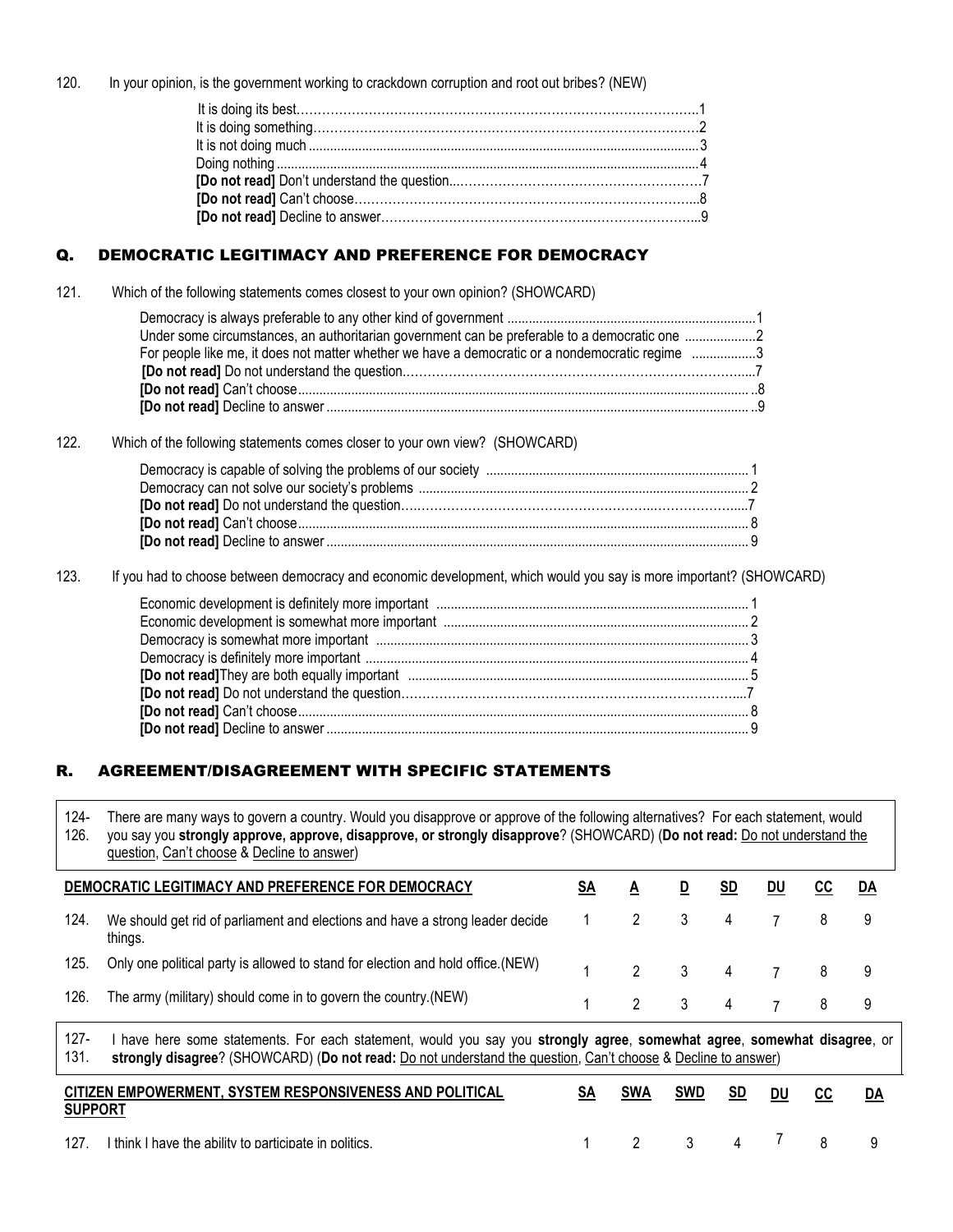| 128. | Sometimes politics and government seems so complicated that a person like<br>me can't really understand what is going on. |  |                         |   |  |  |
|------|---------------------------------------------------------------------------------------------------------------------------|--|-------------------------|---|--|--|
| 129. | Whatever its faults may be, our form of government is still the best for us.                                              |  |                         | 4 |  |  |
| 130. | You can generally trust the people who run our government to do what is right.                                            |  |                         |   |  |  |
| 131. | Generally speaking, we can trust the local government officials to do the right<br>things. (NEW)                          |  | $\overline{\mathbf{3}}$ | 4 |  |  |

132. Which of these two statements comes closer to your own view? (SHOWCARD) **<Optional>** 

| Parts of the [country] should be allowed to become fully separate states if they choose to. 2 |  |
|-----------------------------------------------------------------------------------------------|--|
|                                                                                               |  |
|                                                                                               |  |
|                                                                                               |  |

# S. AGREEMENT/DISAGREEMENT WITH SPECIFIC STATEMENTS(cont'd)

133- 146. I have here other statements. For each statement, would you say you **strongly agree**, **somewhat agree**, **somewhat disagree**, or **strongly disagree**? (SHOWCARD) (**Do not read:** Do not understand the question, Can't choose & Decline to answer)

|      | <b>AUTHORITARIAN/DEMOCRATIC VALUES</b>                                                                                                     | SA           | <b>SWA</b>     | <b>SWD</b> | <b>SD</b> | DU             | cc | DA |
|------|--------------------------------------------------------------------------------------------------------------------------------------------|--------------|----------------|------------|-----------|----------------|----|----|
| 133  | People with little or no education should have as much say in politics as highly-<br>educated people.                                      | 1            | $\overline{2}$ | 3          | 4         | $\overline{7}$ | 8  | 9  |
| 134  | Government leaders are like the head of a family; we should all follow their decisions.                                                    | 1            | $\overline{2}$ | 3          | 4         | $\overline{7}$ | 8  | 9  |
| 135  | The government should decide whether certain ideas should be allowed to be<br>discussed in society.                                        | 1            | $\overline{2}$ | 3          | 4         | $\overline{7}$ | 8  | 9  |
| 136  | Harmony of the community will be disrupted if people organize lots of groups.                                                              | 1            | $\overline{2}$ | 3          | 4         | $\overline{7}$ | 8  | 9  |
| 137  | When judges decide important cases, they should accept the view of the executive<br>branch.                                                | 1            | $\overline{2}$ | 3          | 4         | $\overline{7}$ | 8  | 9  |
| 138  | If the government is constantly checked [i.e. monitored and supervised] by the<br>legislature, it cannot possibly accomplish great things. | 1            | $\overline{2}$ | 3          | 4         | $\overline{7}$ | 8  | 9  |
| 139  | If we have political leaders who are morally upright, we can let them decide<br>everything.                                                | 1            | $\overline{2}$ | 3          | 4         | $\overline{7}$ | 8  | 9  |
| 140  | If people have too many different ways of thinking, society will be chaotic.                                                               | 1            | $\overline{2}$ | 3          | 4         |                | 8  | 9  |
| 141  | When the country is facing a difficult situation, it is ok for the government to disregard<br>the law in order to deal with the situation. | $\mathbf{1}$ | $\overline{2}$ | 3          | 4         | $\overline{7}$ | 8  | 9  |
|      | <b>IDEOLOGICAL CLEAVAGE</b>                                                                                                                |              |                |            |           |                |    |    |
| 142  | The government should maintain ownership of major state-owned enterprises.                                                                 | 1            | $\overline{2}$ | 3          |           |                | 8  | 9  |
| 143  | The local government should have more authority over local decisions than it does<br>now (NFW)                                             | 1            | $\overline{2}$ | 3          | 4         | $\overline{7}$ | 8  | 9  |
| 144  | Our country should defend our way of life instead of becoming more and more like<br>other countries.                                       | 1            | $\overline{2}$ | 3          | 4         | $\overline{7}$ | 8  | 9  |
| 145. | In order to preserve social justice, the government should prevent the gap between<br>rich and poor from growing any larger. (NEW)         | 1            | $\overline{2}$ | 3          | 4         | $\overline{7}$ | 8  | 9  |
| 146. | Our country should become more self-sufficient and less reliant on trade with other<br>countries. (NEW)                                    | 1            | $\overline{2}$ | 3          | 4         |                | 8  | 9  |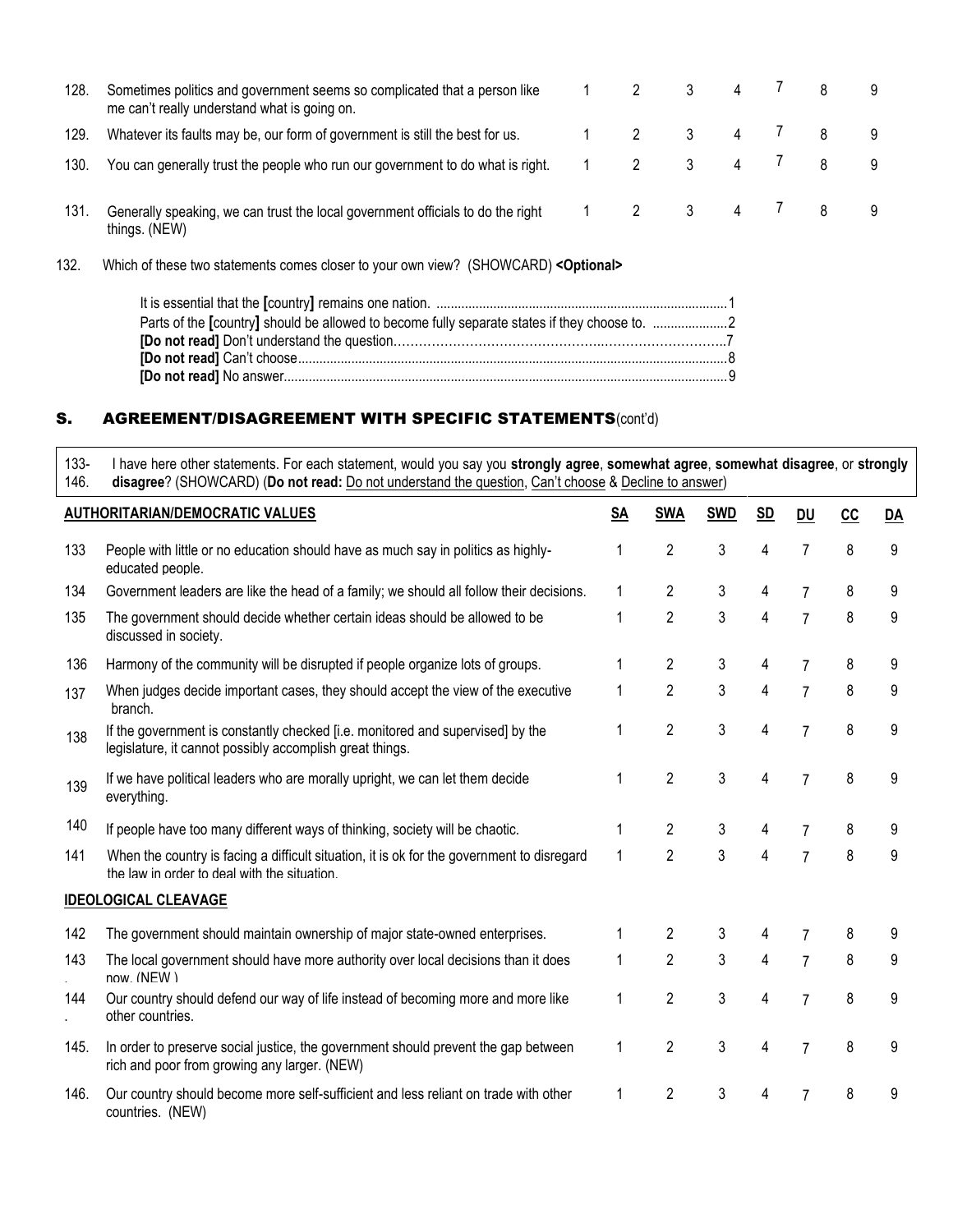# T. CITIZENSHIP

| 147. Let us suppose that you had to choose between being a __________ [R's CITIZENSHIP] and being a _________ [R's ETHNIC/REGIONAL |  |
|------------------------------------------------------------------------------------------------------------------------------------|--|
| GROUP], which of these do you feel most strongly attached to? < Optional> (NEW) (DELETE)                                           |  |
|                                                                                                                                    |  |
|                                                                                                                                    |  |
|                                                                                                                                    |  |
|                                                                                                                                    |  |
|                                                                                                                                    |  |
|                                                                                                                                    |  |
|                                                                                                                                    |  |

**Note for principal investigator:** If there are relevant issues of identities (based on ethnicity, locality, religion or whatever), individual team designs its country-specific question to identify these identities and examine whether/to what extent they compete or peacefully coexist with each other. (Whenever appropriate, respondents are allowed to answer that she feels strongly attached to both identities.)

### 148. Are there any people from the following list who you believe are very different from the rest of us? (Yes-No response scale) [Show country-specific list of people] (NEW) (**Do not read:** Can't choose & Decline to answer) **<Optional> (DELETE)**

**Note for principal investigator:** List only people who are socio-politically "excluded" even though they are formally citizens of the country. Do not include non-citizens. There is no need for a long list. Just long enough to make sure that almost everyone can identify one category of people.

|    | $Yes$ | $No$ | Can't<br>choose | <b>Decline</b><br>to answer |
|----|-------|------|-----------------|-----------------------------|
| а. |       | ı    | 8               | У                           |
| b. |       |      | Ō               | 9                           |
| c. |       |      | Ō               | 9                           |
| d. |       |      | Ō               | a                           |

#### 149- 153. How much do you agree or disagree with the following statements? For each statement, would you say you **strongly agree**, **somewhat agree**, **somewhat disagree**, or **strongly disagree**? (SHOWCARD) (**Do not read:** Do not understand the question, Can't choose & Decline to answer)

|      |                                                                                                                                                          | SA                                           | <b>SWA</b>     | <b>SWD</b> | <u>SD</u> | <u>DU</u> | cc | DA |
|------|----------------------------------------------------------------------------------------------------------------------------------------------------------|----------------------------------------------|----------------|------------|-----------|-----------|----|----|
| 149. | These people [name the people identified first by the respondent] should have<br>the equal right to do whatever they want to do as other citizens. (NEW) |                                              | $\overline{2}$ | 3          | 4         | 7         | 8  | 9  |
| 150. | They should enjoy the same right as other citizens to vote in the election of the<br>top leader [China: government leaders]. (NEW)                       |                                              | $\overline{c}$ | 3          | 4         |           | 8  | 9  |
| 151. | Their basic well-being should be taken care of by the government to the same<br>extent as other citizens. (NEW)                                          |                                              | $\overline{2}$ | 3          |           |           | 8  | 9  |
| 152. | A citizen who does not actively participate in the affairs of his local and national<br>community is not performing his duties. (NEW)                    | 1                                            | $\overline{2}$ | 3          | 4         |           | 8  | 9  |
| 153. | Citizens should always obey laws and regulations, even if they disagree with<br>them. (NEW)                                                              | 1                                            | $\overline{2}$ | 3          | 4         |           | 8  | 9  |
| 154  | "A citizen should always remain loyal only to his country, no matter how<br>imperfect it is or what wrong it has done." (NEW)                            | 1                                            | $\overline{2}$ | 3          | 4         |           | 8  | 9  |
| 155. | How proud are you to be a citizen of (COUNTRY)?<br>Are you? (NEW)                                                                                        | [Do not read] Don't understand the question7 |                |            |           |           |    |    |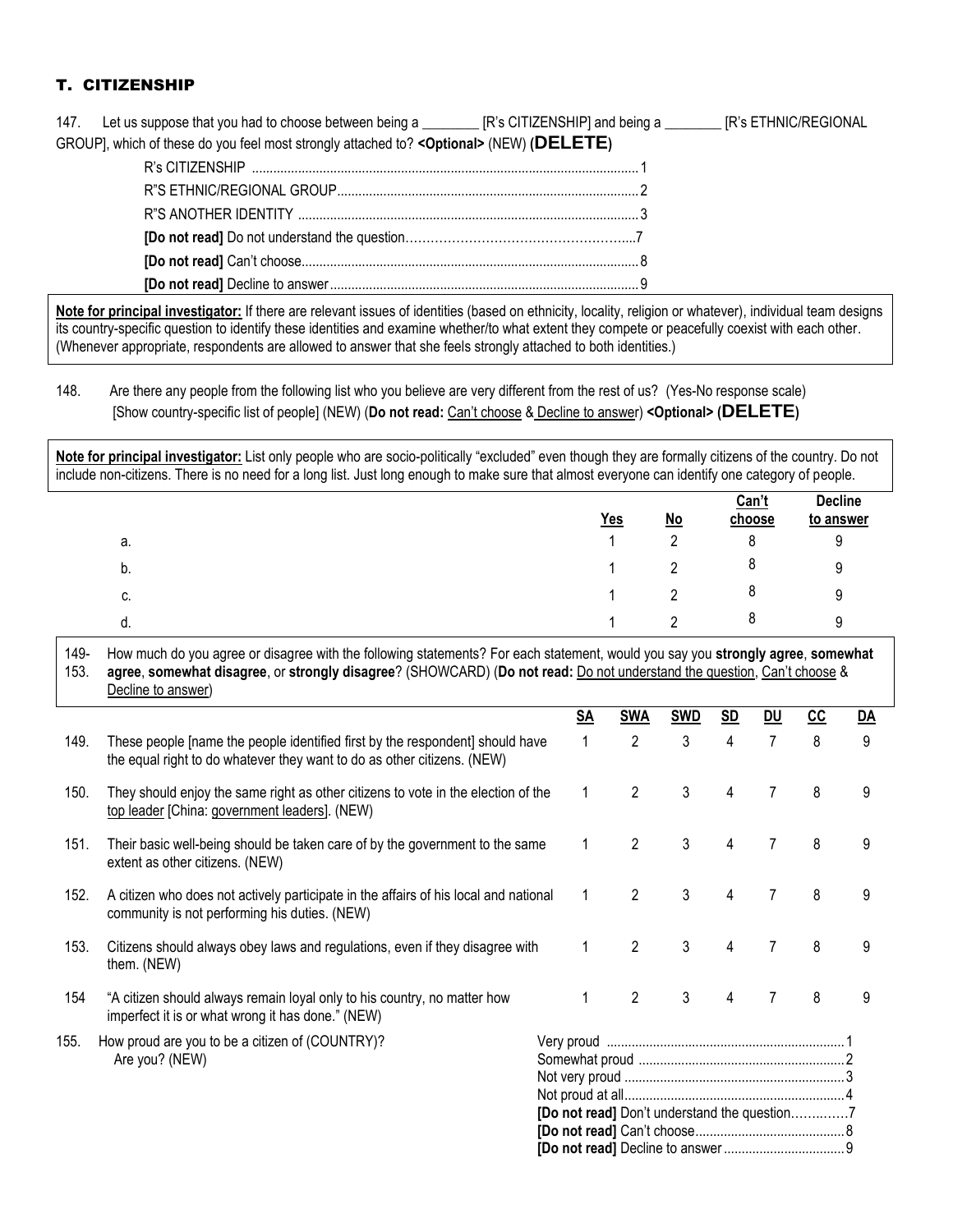| 156. | Given the chance, how willing would you be to go and live in |
|------|--------------------------------------------------------------|
|      | another country? (NEW)                                       |

# U. INTERNATIONAL RELATIONS

| 157-160. |      |                           |   | (Do not read: Decline to answer)         |   |   |   |                | I'm going to name a number of international organizations. For each one, please tell me have you read or heard of them. (NEW)                                                                                                                                                                                                                                                            |                                 |              |                   |                             |
|----------|------|---------------------------|---|------------------------------------------|---|---|---|----------------|------------------------------------------------------------------------------------------------------------------------------------------------------------------------------------------------------------------------------------------------------------------------------------------------------------------------------------------------------------------------------------------|---------------------------------|--------------|-------------------|-----------------------------|
|          |      | (SHOWCARD)                |   |                                          |   |   |   |                | <u>Yes</u>                                                                                                                                                                                                                                                                                                                                                                               | <u>No</u>                       |              | Decline to answer |                             |
| 157.     |      |                           |   | The European Community or European Union |   |   |   |                |                                                                                                                                                                                                                                                                                                                                                                                          | $\overline{2}$                  |              | 9                 |                             |
| 158.     |      | The United Nations or UN  |   |                                          |   |   |   |                |                                                                                                                                                                                                                                                                                                                                                                                          | 2                               |              | 9                 |                             |
| 159.     |      |                           |   | International Monetary Fund or IMF       |   |   |   |                |                                                                                                                                                                                                                                                                                                                                                                                          | $\overline{2}$                  |              | 9                 |                             |
| 160.     |      | World Bank                |   |                                          |   |   |   |                | 1                                                                                                                                                                                                                                                                                                                                                                                        | $\overline{2}$                  |              | 9                 |                             |
| 161-164. |      |                           |   |                                          |   |   |   |                | For each aware of, please let us know about your impression of the following organizations. Here is a scale: 1 means very bad and<br>10 means very good. . Give it a grade from 1 to 10, being 1 very bad and 10 very good: [Skip items that the respondent have not<br>heard of ] (NEW) (Do not read: Not applicable, Do not understand the question, Can't choose & Decline to answer) |                                 |              |                   |                             |
|          |      | (SHOWCARD)<br>Very<br>Bad |   |                                          |   |   |   |                |                                                                                                                                                                                                                                                                                                                                                                                          |                                 | Very<br>Good |                   |                             |
|          |      |                           |   | 3                                        | 4 | 5 |   | $\overline{7}$ |                                                                                                                                                                                                                                                                                                                                                                                          |                                 | 10           |                   |                             |
|          |      |                           | 2 |                                          |   |   | 6 | Grade          | 8<br><b>Not</b><br>applicable                                                                                                                                                                                                                                                                                                                                                            | 9<br>understand<br>the question | Do not       | Can't<br>choose   | <b>Decline</b><br>to answer |
|          | 161. |                           |   | The European Community or European Union |   |   |   |                | 90                                                                                                                                                                                                                                                                                                                                                                                       | 97                              |              | 98                | 99                          |
|          | 162. |                           |   | The United Nations or UN                 |   |   |   |                | 90                                                                                                                                                                                                                                                                                                                                                                                       | 97                              |              | 98                | 99                          |
|          | 163. |                           |   | International Monetary Fund or IMF       |   |   |   |                | 90                                                                                                                                                                                                                                                                                                                                                                                       | 97                              |              | 98                | 99                          |
|          | 164. | World Bank                |   |                                          |   |   |   |                | 90                                                                                                                                                                                                                                                                                                                                                                                       | 97                              |              | 98                | 99                          |
| 165-167. |      |                           |   |                                          |   |   |   |                | Using a similar scale, please let us know about your impressions of the following countries. Give it a grade from 1 to 10, being 1 very<br>bad and 10 very good. (NEW) (Do not read: Do not understand the question, Can't choose & Decline to answer)                                                                                                                                   |                                 |              |                   |                             |
|          |      | (SHOWCARD)<br>Very<br>Bad |   |                                          |   |   |   |                |                                                                                                                                                                                                                                                                                                                                                                                          |                                 | Very<br>Good |                   |                             |
|          |      |                           | 2 | 3                                        | 4 | 5 | 6 | 7              | 8                                                                                                                                                                                                                                                                                                                                                                                        | 9                               | 10           |                   |                             |
|          |      |                           |   |                                          |   |   |   | Grade          | Do not<br>understand<br>the question                                                                                                                                                                                                                                                                                                                                                     |                                 |              | Can't choose      | <b>Decline</b><br>to answer |
|          | 165. | <b>United States</b>      |   |                                          |   |   |   |                | 97                                                                                                                                                                                                                                                                                                                                                                                       |                                 |              | 98                | 99                          |
|          | 166. |                           |   | China [optional for China]               |   |   |   |                | 97                                                                                                                                                                                                                                                                                                                                                                                       |                                 |              | 98                | 99                          |
|          | 167. |                           |   | Japan [optional for Japan]               |   |   |   |                | 97                                                                                                                                                                                                                                                                                                                                                                                       |                                 |              | 98                | 99                          |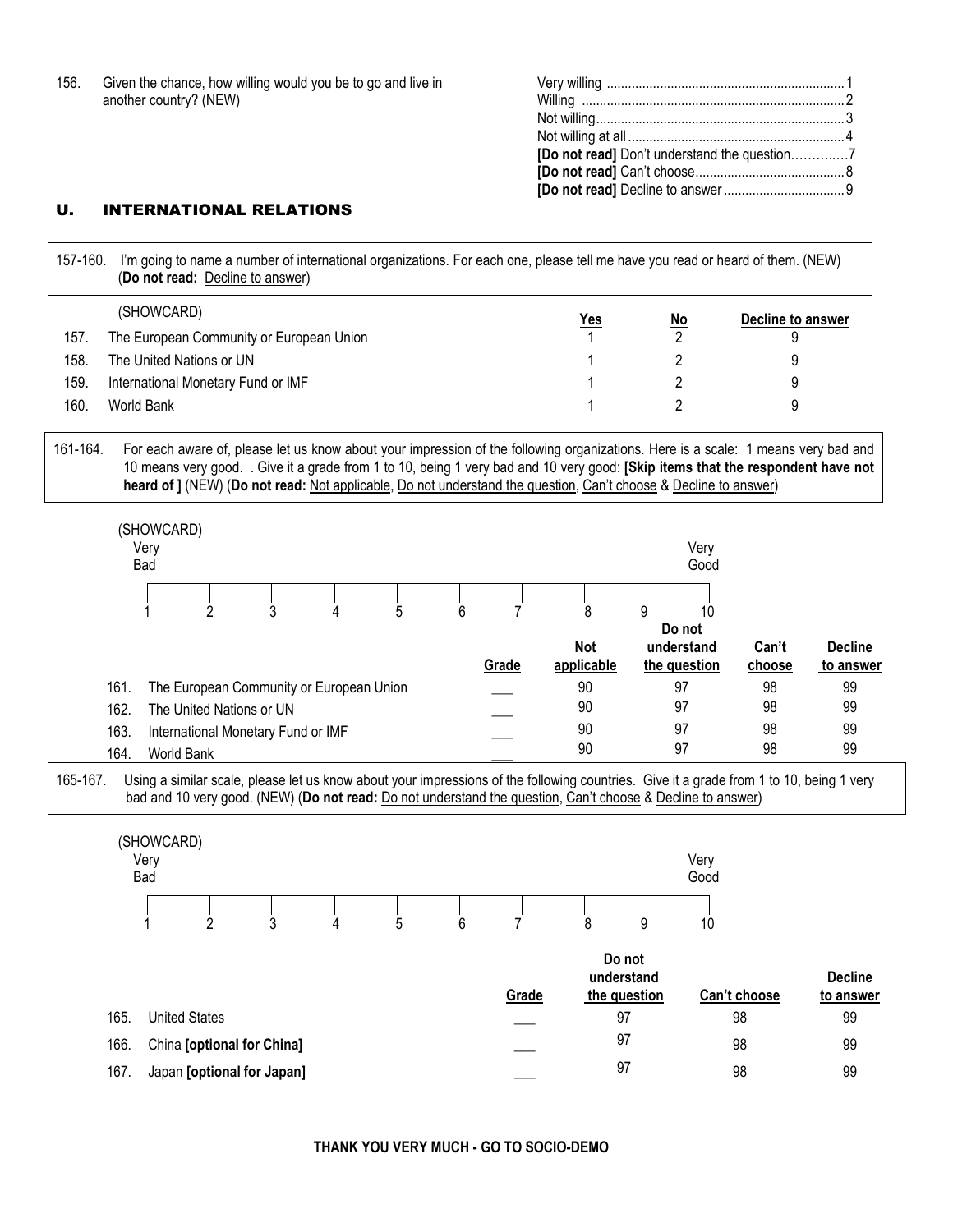| SOCIO-ECONOMIC BACKGROUND VARIABLES<br>R.            |                         |                                                                                                           |                                                     |
|------------------------------------------------------|-------------------------|-----------------------------------------------------------------------------------------------------------|-----------------------------------------------------|
| SE <sub>1</sub><br>COUNTRY CODE                      |                         | <b>SE7 RELIGIOSITY</b>                                                                                    | SE11 LANGUAGE                                       |
| Japan                                                | 01                      | About how often do you practice religious services or                                                     | <optional and="" country="" specific=""></optional> |
| Hong Kong                                            | 02                      | rituals these days? (SHOWCARD)                                                                            | What language do you speak the most in the          |
| Taiwan                                               | 03                      | Several times a day<br>1                                                                                  | Home?                                               |
| Korea                                                | 04                      | $\overline{c}$<br>Once a day                                                                              | Only local language                                 |
| Thailand                                             | 05                      | Several times a week<br>3                                                                                 | $\overline{2}$<br>Mostly local language             |
| Philippines                                          | 06                      | 4<br>Once a week                                                                                          | A mixture of local and official language<br>3       |
| <b>Mainland China</b>                                | 07                      | 5<br>Once a month                                                                                         | Mostly official language                            |
| Mongolia                                             | 08                      | 6<br>Only during festivals (or several times a year)                                                      | 5<br>Only official language                         |
| Indonesia                                            | 09                      | 7<br>Less often                                                                                           |                                                     |
| Singapore                                            | 10                      | 8<br>Practically never                                                                                    |                                                     |
| Vietnam                                              | 11                      | 99<br>[Do not read] Decline to answer                                                                     | <b>SE13</b><br>SUBJECTIVE SOCIAL STATUS             |
| Cambodia                                             | 12                      | [Note: Focusing on voluntary religious activities.]                                                       | People sometimes think of the social status of      |
|                                                      |                         |                                                                                                           | their families in terms of being high or low.       |
| <b>SE2 GENDER</b>                                    |                         | SE7a Would you describe yourself as very religious,                                                       | Imagine a ladder with 10 steps. At step one         |
| Male                                                 | 1                       | moderately religious, lightly religious, not                                                              | stand the lowest status and step 10 stand the       |
| Female                                               | $\overline{2}$          | religious at all? (NEW)                                                                                   | highest. Where would you place your family on       |
|                                                      |                         | [Ask this question regardless how one answers SE7.]                                                       | the following scale? (SHOWCARD)                     |
| <b>SE3 BIRTH YEAR &amp; ACTUAL AGE</b>               |                         | Very religious                                                                                            |                                                     |
| Use Year of Birth. Then convert to actual age.       |                         | 2<br>Moderately religious                                                                                 | Highest status<br>10                                |
| [Lower limit: the voting age. No upper limit.]       |                         | 3                                                                                                         | Lowest status                                       |
|                                                      |                         | Lightly religious<br>4                                                                                    | 98<br>[Do not read] Can't choose                    |
|                                                      |                         | Not religious at all                                                                                      |                                                     |
|                                                      |                         | [Do not read] Decline to answer<br>9                                                                      | 99<br>[Do not read] Decline to answer               |
| <b>SE4 MARITAL STATUS</b>                            |                         |                                                                                                           |                                                     |
| What is your marital status?                         |                         | SE8 SIZE OF HOUSEHOLD                                                                                     | SE14 (deleted and replaced by IR14)                 |
| Single/Never married                                 | 1                       | SE8a How many people live in this household?                                                              |                                                     |
| Married                                              | $\overline{\mathbf{c}}$ | (Code EXACT no. of people)                                                                                |                                                     |
| Living-in as married                                 | 3                       |                                                                                                           |                                                     |
| Widowed                                              | 4                       | How many generations of family members<br>SE8b                                                            |                                                     |
| Separated/Married but separated/ not                 | 5                       | live in this household?                                                                                   |                                                     |
| living with legal spouse                             |                         | One generation                                                                                            |                                                     |
| Divorced                                             | 6                       | $\overline{2}$<br>Two generations                                                                         |                                                     |
| [Do not read]Decline to answer                       | 9                       | 3<br>Three generations                                                                                    |                                                     |
|                                                      |                         | Mote than three generations<br>4                                                                          |                                                     |
| <b>SE5 EDUCATION</b>                                 |                         | <b>ACTUAL COUNT</b>                                                                                       |                                                     |
| What is your highest level of education?             |                         | (INCLUDE servants, transients/boarders)                                                                   |                                                     |
| No formal education                                  | 01                      | ACTUAL COUNT                                                                                              |                                                     |
| Incomplete primary/elementary                        | 02                      | (EXCLUDE servants, transients/boarders)                                                                   |                                                     |
| Complete primary/elementary                          | 03                      |                                                                                                           |                                                     |
| Incomplete secondary/high school:                    |                         |                                                                                                           |                                                     |
| technical/vocational type                            | 04                      | SE9 ANNUAL OR MONTHLY HOUSEHOLD INCOME                                                                    |                                                     |
| Complete secondary/high school:                      |                         | Here is a scale of household [fill in "annual" or "monthly"] incomes. We would like to know in what group |                                                     |
| technical/vocational type                            | 05                      | your household on average is, counting all wages, salaries, pensions, dividends and other incomes that    |                                                     |
| Incomplete secondary/high school                     | 06                      | come in before taxes and other deduction. Just give the letter of the group your household falls into.    |                                                     |
| Complete secondary/high school                       | 07                      | (SHOWCARD)                                                                                                |                                                     |
| Some university education                            | 08                      | [Encouraged to use quintiles based on official household income statistics. If country team wants to      |                                                     |
| University education completed                       | 09                      | get exact figures from respondents, it should convert them back to quintiles in the end.]                 |                                                     |
| Post-graduate degree                                 | 10                      | Less than $P$ 5.500<br>P 20,001 to P 40,000<br>$\mathbf{1}$                                               |                                                     |
|                                                      |                         | P 5,501 to P 10,000<br>$P$ 40,001 and above<br>$\overline{2}$                                             | 5                                                   |
| SE5a How many years of formal education              |                         | P 10,001 to P 20,000<br>3                                                                                 | 9<br>[Do not read] Decline to answer                |
| you have received?                                   |                         |                                                                                                           |                                                     |
| (EXCLUDE Kindergarten)                               |                         | SE9a Does the total income of your household allow you to satisfactorily cover your needs? I will read    |                                                     |
|                                                      |                         |                                                                                                           |                                                     |
| (2-digit code)                                       |                         | out few statements about your income. Please tell me, which of the following statement is                 |                                                     |
|                                                      |                         | closest to your situation? (NEW)                                                                          |                                                     |
| SE6 RELIGION <country grid="" specific=""></country> |                         | "Our income covers the needs well, we can save."                                                          | 1                                                   |
| What is your religion? _____ (open-ended, pre-       |                         | "Our income covers the needs all right, without much difficulty."                                         | $\overline{\mathbf{c}}$                             |
| coded) Country teams can devise more                 |                         | "Our income does not cover the needs, there are difficulties."                                            | 3                                                   |
| refined two-digit codes for specific                 |                         | "Our income does not cover the needs, there are great difficulties."                                      | 4                                                   |
| denominations or country-specific religions          |                         | [Do not read] Not applicable                                                                              | 0                                                   |
| under the generic decimal code.                      |                         | [Do not read] Do not understand the question                                                              | 7                                                   |
| For example, 71~73                                   |                         | [Do not read] Decline to answer                                                                           | 9                                                   |
|                                                      |                         |                                                                                                           |                                                     |
| Roman Catholic<br>10                                 |                         | 70<br>Other Asian religions                                                                               |                                                     |
| 20<br>Protestant                                     |                         | <b>Sikhism</b><br>71                                                                                      |                                                     |
| 30<br>Jews                                           |                         | 72<br>Iglesia Ni Cristo                                                                                   |                                                     |
| 40<br>Islam                                          |                         | 73<br>Aglipayan                                                                                           |                                                     |
| Shia<br>41                                           |                         | 74<br><b>Born Again</b>                                                                                   |                                                     |
| 42<br>Sunni                                          |                         | Other, specify _<br>( )                                                                                   |                                                     |
| Hindu<br>50                                          |                         | 99<br><b>NONE</b>                                                                                         |                                                     |

Buddhist 60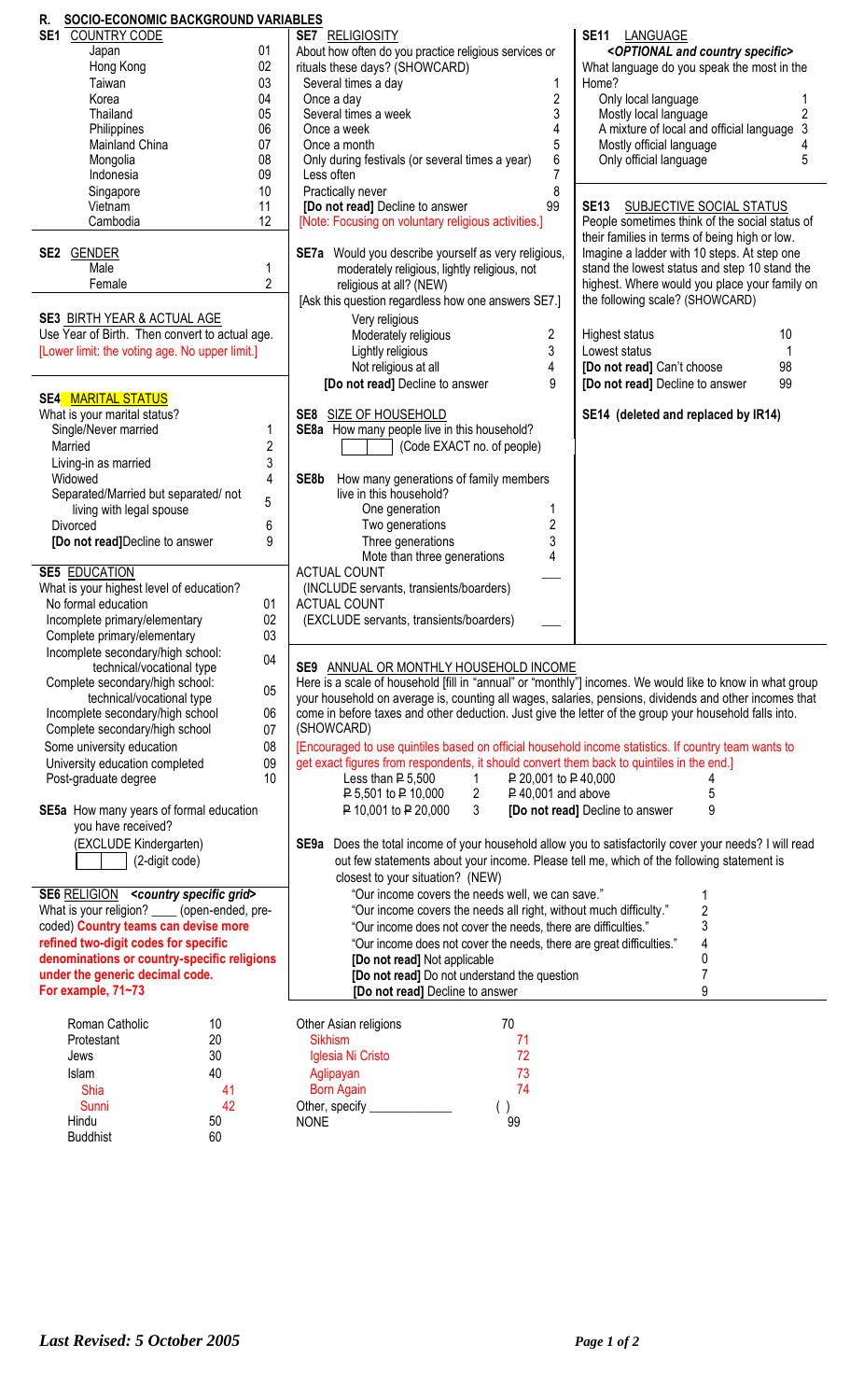| <b>SE10</b> Do you or your family own the following? < <b>OPTIONAL</b> > | Yes | <u>No</u> |
|--------------------------------------------------------------------------|-----|-----------|
| a. Car/Jeep/Van (record exact number) ____                               |     |           |
| b. Tractor                                                               |     |           |
| c. Color or B/W Television                                               |     |           |
| d. Cable Television                                                      |     |           |
| e. Scooter/ Motorcycle / Moped                                           |     |           |
| f. Telephone                                                             |     |           |
| g. Mobile Telephone                                                      |     |           |
| h. Electric fan/cooler                                                   |     |           |
| i. Bicycle                                                               |     |           |
| i. Radio/transistor                                                      |     |           |
| k. Pumping set                                                           |     |           |
| I. Fridge                                                                |     |           |
| m. Camera                                                                |     |           |
| n. Goats/Sheep (Record exact number) ___                                 |     |           |
| o. Cows/Buffalo (Record exact number)                                    |     |           |

# **R. SOCIO-ECONOMIC BACKGROUND VARIABLES** (cont'd)

**SE12a.** MAIN OCCUPATION **SE12a&b: MAIN OCCUPATION OF:**

|                  |                                                                        | <b>RESPONDENT</b>               |        |     | <b>CHIEF WAGE EARNER &lt; Optional&gt;</b> |  |  |
|------------------|------------------------------------------------------------------------|---------------------------------|--------|-----|--------------------------------------------|--|--|
| <b>VERBATIM:</b> |                                                                        |                                 |        |     |                                            |  |  |
|                  |                                                                        | (POSITION/DESIGNATION/EMPLOYER) |        |     | (POSITION/DESIGNATION/EMPLOYER)            |  |  |
| I.               | IN THE LABOR FORCE                                                     |                                 |        |     |                                            |  |  |
|                  | Hired Workers (Excluding unpaid family workers)                        |                                 | 10     |     | 10                                         |  |  |
|                  | Professional/technical                                                 | 11                              |        |     | 11                                         |  |  |
|                  | (including military, police, security personnel)                       |                                 |        |     |                                            |  |  |
|                  | Managers/Supervisors                                                   | 12                              |        |     | 12                                         |  |  |
|                  | Clerical/Administrative/Sales (office workers)                         | 13                              |        |     | 13                                         |  |  |
|                  | Non-agricultural, skilled (non-office workers)                         | 14                              |        |     | 14                                         |  |  |
|                  | Non-agricultural, unskilled (laborers)                                 | 15                              |        |     | 15                                         |  |  |
|                  | Agricultural (include fishing, forestry)                               | 16                              |        |     | 16                                         |  |  |
|                  | <b>Employers and Self-Employed</b>                                     |                                 | 17     |     | 17                                         |  |  |
|                  | Agricultural operators (include fishing, forestry)                     | 18                              |        |     | 18                                         |  |  |
|                  | Non-agricultural entrepreneurs                                         | 19                              |        |     | 19                                         |  |  |
|                  | With 10 or more employees                                              | 20                              |        | 20  |                                            |  |  |
|                  | With less than 10 employees                                            | 21                              |        | 21  |                                            |  |  |
|                  | No employees                                                           | 22                              |        | 22  |                                            |  |  |
|                  | Purely Property Owners (Income mainly from rentals                     |                                 | 30     |     | 30                                         |  |  |
|                  | or dividends)                                                          |                                 |        |     |                                            |  |  |
|                  | Rentals from agricultural properties                                   | 31                              |        | 31  |                                            |  |  |
|                  | Rentals from non-agricultural properties                               | 32                              |        | 32  |                                            |  |  |
|                  | Dividends from managing financial assets                               | 33                              |        | 33  |                                            |  |  |
|                  | Others (specify)<br><u> 1980 - John Stein, Amerikaansk politiker (</u> | ( )                             |        | ( ) |                                            |  |  |
|                  | <b>Unpaid Family Worker</b>                                            |                                 | 40     |     | 40                                         |  |  |
|                  |                                                                        |                                 |        |     |                                            |  |  |
|                  | Presently unemployed but LOOKING FOR WORK                              |                                 | 50     |     | 50                                         |  |  |
|                  |                                                                        |                                 |        |     |                                            |  |  |
|                  | Homecare                                                               | 51                              |        | 51  |                                            |  |  |
|                  | Student                                                                | 52                              |        | 52  |                                            |  |  |
|                  | Retired                                                                | 53                              |        | 53  |                                            |  |  |
|                  | Disabled                                                               | 54                              |        | 54  |                                            |  |  |
| II.              | <b>NOT IN THE LABOR FORCE</b>                                          |                                 |        |     |                                            |  |  |
|                  | Presently unemployed and NOT LOOKING FOR                               |                                 | 60     |     | 60                                         |  |  |
|                  | <b>WORK</b>                                                            |                                 |        |     |                                            |  |  |
|                  | Homecare                                                               | 61                              |        | 61  |                                            |  |  |
|                  | Student                                                                | 62                              |        | 62  |                                            |  |  |
|                  | Retired                                                                | 63                              |        | 63  |                                            |  |  |
|                  | Disabled                                                               | 64                              |        | 64  |                                            |  |  |
|                  | Others (specify)                                                       | 65                              |        | 65  |                                            |  |  |
|                  |                                                                        |                                 |        |     |                                            |  |  |
|                  | Never worked before                                                    |                                 | $70\,$ |     | 70                                         |  |  |
|                  | Homecare                                                               | 71                              |        | 71  |                                            |  |  |
|                  | Student                                                                | 72                              |        | 72  |                                            |  |  |
|                  | Disabled                                                               | 74                              |        | 74  |                                            |  |  |
|                  | Others (specify)                                                       | 75                              |        | 75  |                                            |  |  |
|                  | Respondent is also the Chief Wage Earner                               |                                 | 80     |     | 80                                         |  |  |

*<OPTIONAL for secondary wage earner>*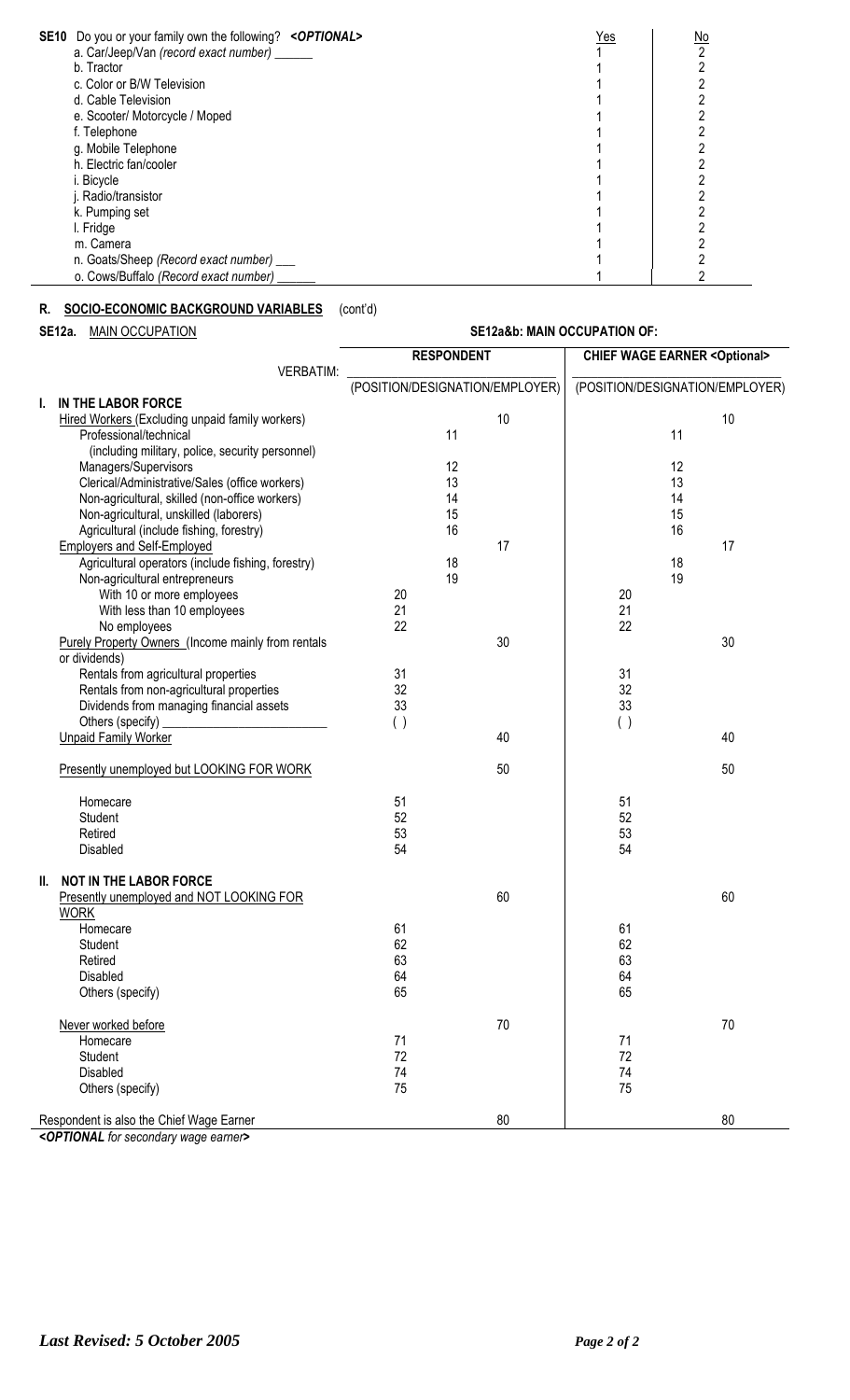# **Interview Record**

|                    | <b>IIIIEI VIEW RECOLU</b><br>[To be filled in by interviewers only.] []:New_Revised                                                                                                                                                |                                                                                             |  |
|--------------------|------------------------------------------------------------------------------------------------------------------------------------------------------------------------------------------------------------------------------------|---------------------------------------------------------------------------------------------|--|
| IR1.               |                                                                                                                                                                                                                                    |                                                                                             |  |
| IR <sub>2</sub> .  | Is this the first questionnaire you have completed?                                                                                                                                                                                |                                                                                             |  |
| IR <sub>2</sub> a. | Interviewer's gender                                                                                                                                                                                                               |                                                                                             |  |
| IR <sub>2</sub> b. | Interviewer's Age                                                                                                                                                                                                                  |                                                                                             |  |
| IR <sub>2c</sub> . | What kind of language do you normally use at home?<br>[Country-specific]                                                                                                                                                           |                                                                                             |  |
|                    |                                                                                                                                                                                                                                    | Others, specify _______________________________()                                           |  |
|                    | IR3. In the interview, other than the respondent, were others present?                                                                                                                                                             |                                                                                             |  |
|                    | 3a. Who were they? (Multiple answers allowed)                                                                                                                                                                                      | Others, specify _____________________________()                                             |  |
| IR4.               | Has the respondent ever refused to be interviewed during<br>the whole process?                                                                                                                                                     | Yes. Right at the beginning of the interview. 1<br>Yes. Towards the end of the interview. 3 |  |
| IR <sub>5</sub>    | Has the respondent ever felt impatient during the interview?                                                                                                                                                                       |                                                                                             |  |
| IR <sub>6</sub> .  | How cooperative was the respondent during the interview?                                                                                                                                                                           |                                                                                             |  |
| IR7.               | How sincere was the respondent when answering sensitive<br>questions?                                                                                                                                                              |                                                                                             |  |
| IR8.               | What proportion of the questions do you feel the respondent<br>had difficulty answering?(NEW)                                                                                                                                      |                                                                                             |  |
| IR9.               | Date of Interview:<br>2<br>0<br>0<br>Month<br>Year<br>Date                                                                                                                                                                         | 5 <sup>5</sup>                                                                              |  |
| IR10.              | Language in which interview was conducted :                                                                                                                                                                                        |                                                                                             |  |
|                    | The main language of the country but not the native language or dialect (mother tongue) of the respondent2<br>The main language of the region/localities but not the native language or dialect (mother tongue) of the respondent3 |                                                                                             |  |

IR10a. Was the interview conducted with the assistance of an interpreter? Yes ........................................1 No .........................................2